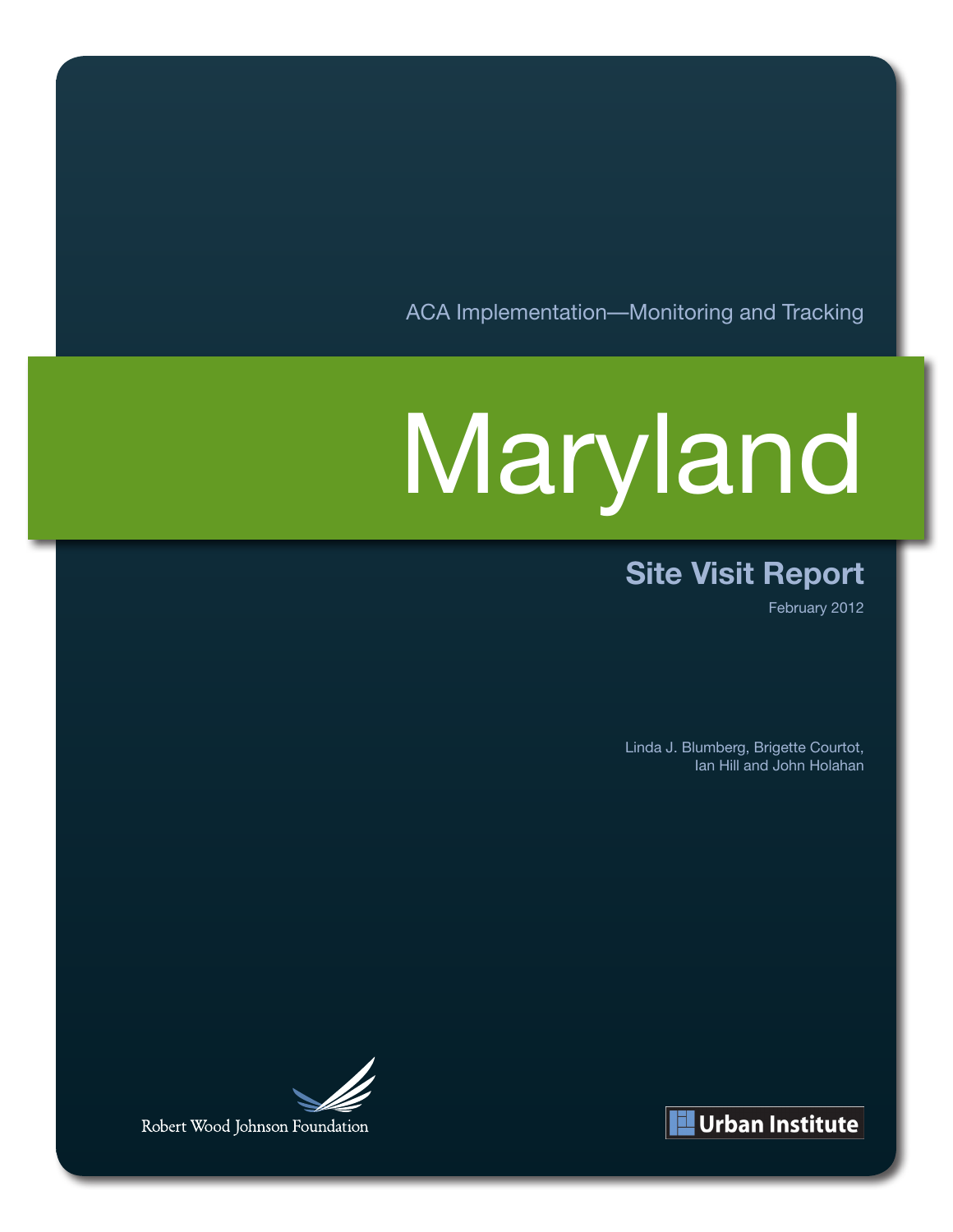**With support from the Robert Wood Johnson Foundation (RWJF), the Urban Institute is undertaking a comprehensive monitoring and tracking project to examine the implementation and effects of the Patient Protection and Affordable Care Act of 2010. The project began in May 2011 and will take place over several years. The Urban Institute will document changes to the implementation of national health reform in Alabama, Colorado, Maryland, Michigan, Minnesota, New Mexico, New York, Oregon, Rhode Island, and Virginia to help states, researchers and policy-makers learn from the process as it unfolds. This report is one of 10 state case study analyses. The quantitative component of the project will produce analyses of the effects of the ACA on coverage, health expenditures, affordability, access and premiums in the states and nationally. For more information about the Robert Wood Johnson Foundation's work on coverage, visit http://www.rwjf.org/coverage.**

# **BACKGROUND**

Governor Martin O'Malley and his administration were very supportive of national health care reform throughout the debate and continuing through the passage of the Affordable Care Act (ACA) and beyond. The day following enactment of the law, O'Malley created the state's Health Care Reform Coordinating Council (HCRCC) to oversee implementation of the federal law in Maryland.<sup>1</sup> The high-level advisory group is led by Lieutenant Governor Anthony Brown and is comprised of cabinet secretaries, chairs of the state's health commissions, and members of the state legislature. The group had an aggressive meeting schedule from the start, with eight meetings between May and December 2010 alone. This ambitious meeting schedule right out of the box and the expectation of commitment, coordination, and cooperation at the highest levels of the administration were credited by multiple key informants interviewed for this study with setting the tone for the state's efforts and allowing them to move forward efficiently in meeting important milestones, such as enactment of state laws for implementing the federal reforms, obtaining stakeholder input, and contracting with consultants to inform exchange design decisions.

On April 12, 2011, Maryland enacted SB 182 and HB 166, the Health Benefit Exchange Act of 2011, establishing a state health insurance exchange (HIX) as an independent unit of state government, referred to in the legislation

as a "public corporation." The legislation delineated the requirements and standards for members of the exchange governing board, as well as the board's duties and those of the executive director of the exchange. The focus of the legislation is the exchange's governance structure, but it also commissioned six studies on particular policy issues, to inform the exchange design decisionmaking process. Explicit decisions on a broad array of policy choices facing the state were not included in the initial legislation, allowing the process to move forward without becoming bogged down and potentially derailed by controversies during the first year. The law provides the exchange with the ability to implement the federal law (including qualifying and contracting with health plans, providing consumer information, etc.) and lays out a structured approach for stakeholder engagement. The law also makes clear that many major policy decisions that will characterize the nature of the exchange must be made with the approval of not just the governor and the exchange board, but also the state legislature.

In addition to legislation establishing the exchange, Maryland has also enacted legislation (SB 183/HB 170) adopting the ACA's early implementation insurance market reforms as state law. The legislation authorizes the state's insurance commissioner to enforce the insurance reforms currently in effect under the ACA, including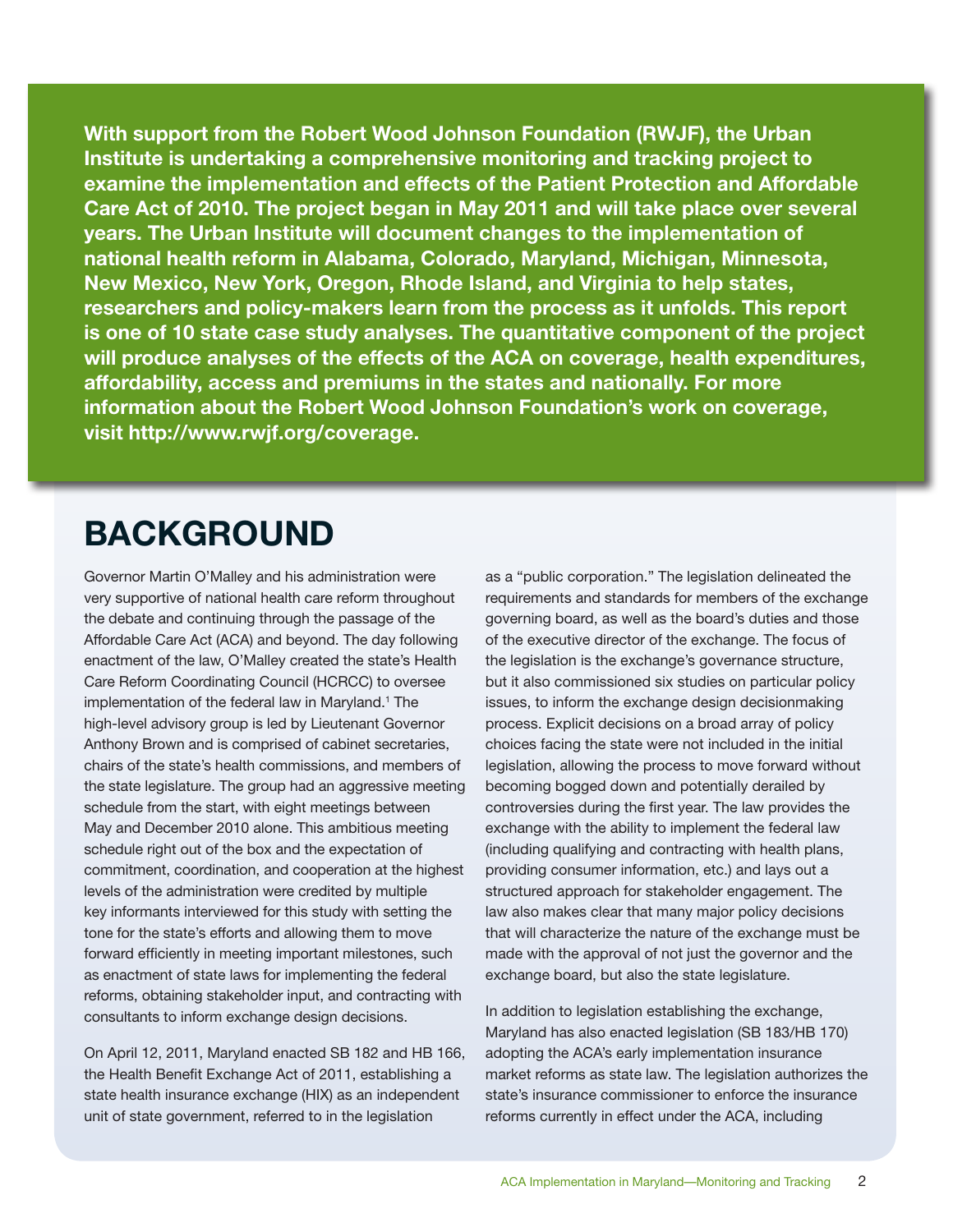benefit expansions, medical loss ratios, disclosure of information and external review.

The legislation requires the board of the exchange to create and consult with advisory committees. The advisory committees are comprised of a broad array of stakeholders, including insurance carriers, producers (brokers and agents), third-party administrators, health care providers, employers, public employee union members, consumers, consumer advocates, public health researchers and other academics with relevant knowledge and expertise, and any other stakeholders identified as important. Each advisory committee holds regular public meetings and provides notes of the proceedings on the state's website. Since our visit to the state, a bill has also been introduced in the legislature that includes recommendations by the exchange board on particular policy design issues.<sup>2</sup>

*The governor and lieutenant governor were strongly committed to rules that would eliminate the possibility of conflict of interest among members of the exchange board.*

Unlike the situation in many states, the political environment in Maryland is quite unified, with a Democratic governor and Democratic majorities in both chambers of the state legislature. As such, there was no doubt that the state would take steps to actively implement the ACA, and no strong organized opposition to moving forward. Many of the major design issues that could engender some degree of controversy were put off pending the results of the studies, so significant policy debates are still likely to occur now that the next piece of exchange legislation is being considered. Two areas where some policy disagreements surfaced early on, however, were related to the governance structure of the

exchange and the conflict-of-interest protections related to the exchange board's composition.

Some stakeholders originally advocated for the exchange to be a nonprofit, as opposed to a quasi-governmental entity. However, extensive conversations about the transparency and accountability protections that go along with a quasi-governmental entity but which would not necessarily constrain the operations of a nonprofit led to an agreement for the former. The name of the entity type was changed, however, to a public corporation.

The governor and lieutenant governor were strongly committed to rules that would eliminate the possibility that members of the exchange board or their employers would have a financial stake in the outcome of the board's policy decisions and recommendations. This meant that board members were prohibited from having an affiliation with a carrier, an insurance producer, a third-party administrator, a managed care organization, a trade association representing these entities, or any other entities in a position to contract directly with the exchange. This approach met with resistance from the stakeholders excluded from board representation, as they felt that the expertise of their membership would be valuable to the decisionmaking process. The administration developed the advisory committee system described above as a mechanism to ensure sufficient input to the policy process by knowledgeable stakeholders. As a result, universally, all stakeholders described the exchange development process as being extremely inclusive, and all felt their issues and views were getting an appropriate hearing.

According to Urban Institute estimates based upon the Health Insurance Policy Simulation Model, in 2011 67 percent of those Marylanders below age 65 had employer-sponsored health insurance, 5 percent had nongroup coverage, 11 percent had Medicaid or CHIP, 2.5 percent had other public coverage, and 14.5 percent were uninsured. If the ACA were fully implemented today, the uninsured would fall from 734,000 to 421,000.<sup>3</sup>

# **INSURANCE EXCHANGE: PLANNING AND IMPLEMENTATION**

The state of Maryland is one of the first states to legislatively establish an exchange and the first to name an executive director for the exchange. Maryland has applied for and received the range of federal funds available to support development and implementation

of exchanges, including a planning grant,<sup>4</sup> a level one establishment grant,<sup>5</sup> and an early innovator grant.<sup>6</sup>

Maryland appears to have taken enthusiastically to the challenge of implementing the ACA, and was happy to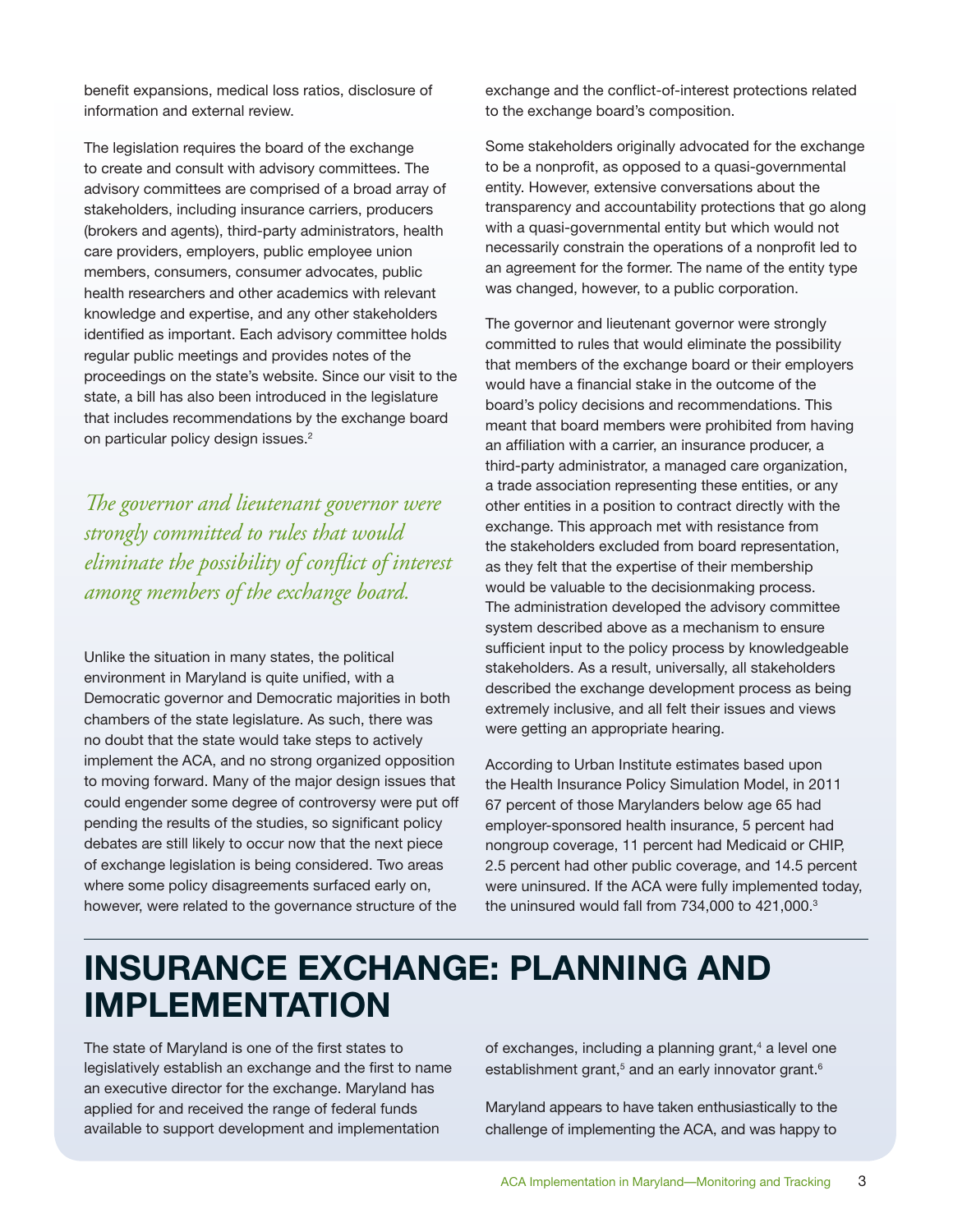have some flexibility to shape it in a way consistent with the state's priorities, values and history. The state has had experience developing programs and rules intended to expand insurance coverage and increase affordability for purchasers of medical care. This includes the development of a successful high-risk insurance pool, the establishment of the Maryland Health Care Commission, reforms of the private small group insurance market (including a standardized benefit package in this market), expansions of Medicaid and CHIP coverage, and maintenance of a long-standing all-payer system for hospital care. The state's history of commitment to and expertise in health issues led policy-makers to view the ACA implementation process as one that would entail significant challenges, but as a process that the state would embrace. While the state was predisposed to health care reform prior to the passage of the ACA, fiscal stresses would not have allowed Maryland to move forward without the federal funds provided through the law.

*The state's history of commitment to and expertise in health issues led policy-makers to view the ACA implementation process as one that would entail significant challenges, but as a process that the state would embrace.*

Overall, the exchange development process in Maryland appears to be an aggressive one—there was a strong interest by the administration to demonstrate an ardent commitment to reform and the ACA, yet the nature of the early activities was limited largely to structural decisions. This somewhat tempered approach is allowing policymakers the time to carefully analyze and assess the most challenging policy design choices that must be made. As one informant put it, the state is ahead of the others, but it feels like it is merely a week ahead, since the difficult decisions are yet to be made. One example cited by advocates was an early decision not to push forcefully for selective contracting in the exchange, as it became evident that doing so early on could impede passage of establishment legislation.

The exchange establishment legislation clearly delineates the goals of the exchange:

- 1. Reduce the number of uninsured in the state;
- 2. Facilitate the purchase and sale of qualified health plans in the individual market by providing a transparent marketplace;
- 3. Assist qualified employers in facilitating the enrollment of their employees in qualified health plans in the small group market and in accessing small business tax credits;
- 4. Assist individuals in accessing public programs, premium tax credits, and cost-sharing reductions; and
- 5. Supplement the individual and small group insurance market outside of the exchange.

There is widespread enthusiasm in the state for creating an exchange that operates smoothly as a "one-stop shop" for Medicaid, small group, and nongroup coverage, and ensures that obtaining coverage is not burdensome for consumers. Identifying and implementing that vision in a relatively short period of time, however, is seen as a substantial challenge. A number of informants agreed that at least the initial emphasis on exchange operations has to be on efficient enrollment of qualified individuals. Without sufficient enrollment, risk issues could become an insurmountable problem, plans could be reluctant to participate, and public perceptions of the quality of exchange coverage could be compromised. However, the addition of goal 5, which explicitly identifies the exchange as being a supplement, not a replacement for existing individual and small group markets in the state, is notable. This later addition to the original list of purposes included in earlier versions of the bills reflects the concerns of some producers (i.e., agents and brokers) that the state not allow the exchange to become the exclusive source of private insurance coverage for individual and small employer purchasers. Its addition also reflects the political strength of the producers in the state, their intense involvement in the health reform planning process, and the sensitivity of policy-makers to their concerns.

*Four advisory committees were established for the exchange, chiefly as a mechanism for stakeholders to have sufficient opportunities to provide input into the policy decision process surrounding reform.*

As noted above, four advisory committees were established for the exchange, chiefly as a mechanism for stakeholders to have sufficient opportunities to provide input into the policy decision process surrounding reform. These advisory committees, identified by the topic areas they cover, are: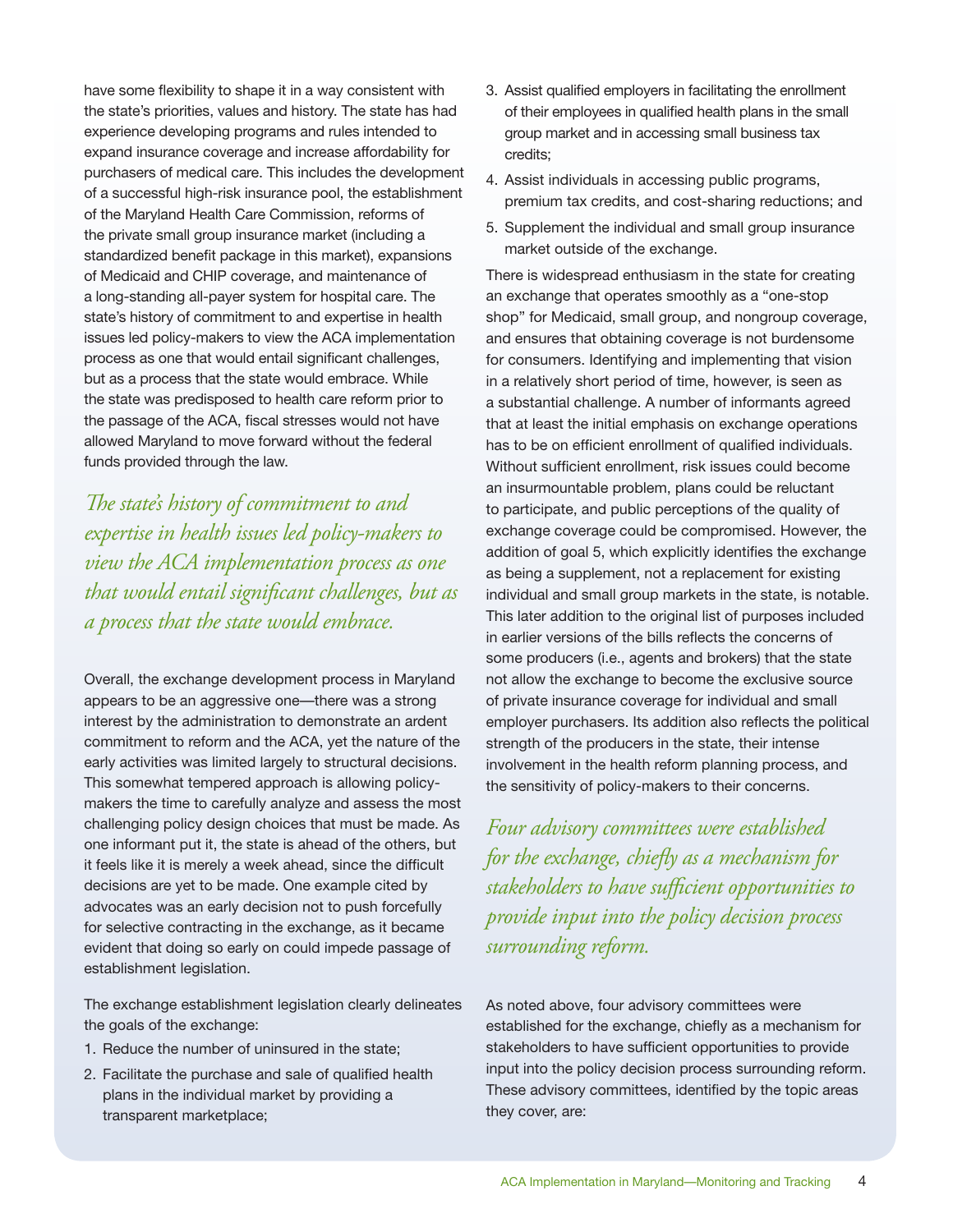- Finance and sustainability;
- Navigators and enrollment;
- • Operating model and insurance rules; and
- Small business health options program (SHOP).

One exchange board member serves as a liaison to each advisory committee.

The exchange legislation requires the exchange, in consultation with the advisory committees, to study an array of policy issues in six areas:

- *1. Operating rules* (the feasibility and desirability of selective contracting, competitive bidding or other negotiation processes, and multistate or regional contracting);
- *2. Market rules and risk selection* (the rules under which health benefit plans should be offered inside and outside the exchange, with the goal of mitigating adverse selection);
- *3. Financing the exchange* (how the exchange can be self-sustaining by 2015 in compliance with the ACA);
- *4. SHOP* (design and function of the SHOP exchange beyond the requirements of the ACA, including whether the individual and small group market should be merged, and the definition of small employer prior to 2016);
- *5. Navigator program* (design and operation of the exchange's navigator program and any other appropriate consumer assistance mechanisms); and
- *6. Public relations and advertising* (how the exchange should conduct its public relations and advertising campaign).

The exchange thereby entered into contracts with six independent consultants to provide factual information on these issues and develop policy options but not recommendations. The advisory committees took this information into account when reporting to the exchange board, and the board took the six studies and the advisory committee reports into account when advising the governor and the state legislature on the various policy options.

Stakeholder and consumer advocate participation is very high on all of the advisory committees. In general, the broad spectrum of interests report attending every advisory group meeting held. While uncertain of the policy design decisions to come, they universally consider the process that has been set up by the state to be an

inclusive one, and all felt that their issues and concerns were being heard.

While no decisions will be made pending the completion of the legislative debate and process, there appears to be significant interest in the possibility of using the three existing third-party administrators (TPAs), broker entities that are integral parts of the state's small group market, as contractors to provide the structure of the SHOP exchange. These TPAs combined account for virtually the entire small group market in the state and have an already established system of enrollment, disenrollment, billing, and other administrative functions. As such, there is a perception that adapting their administrative infrastructure to fulfill the SHOP exchange's needs could create substantial efficiencies for the state while increasing SHOP participation by small employers who are already familiar with the entities. This orientation is reflected in the recommendations of the exchange board: "The exchange should analyze options for partnering with existing resources in the state in developing the SHOP exchange. This analysis and a plan for the partnership should be established before the end of the second quarter of 2012 in order to allow enough time for implementation."7

However, policy decisions related to the role of brokers and, particularly, whether they will have a role in the navigator program<sup>8</sup> are likely to be among the most controversial decisions made. There is a strong perception among the advocacy community that the brokers will not play an effective outreach and education role for high-need and low-income communities, and that those serving such communities today will be necessary in order to ensure that these vulnerable groups are enrolled in coverage effectively. The exchange board has recommended separate navigator programs for the individual and small group markets, integrating the programs with Medicaid outreach and enrollment efforts in order to increase continuity for those changing sources of coverage.9 The recommendations are to allow producers to sell qualified health plans in the exchanges, but their compensation would come from the carriers themselves, not the exchange navigator program. A separate navigator program would be developed in each market, and these state-certified navigators would be compensated by the exchanges. The board also recommends that the Maryland Insurance Administration (MIA) develop an enforcement model for navigator misconduct.

None of the informants anticipated that the state would supplement the federal exchange-based tax credits for low-income people with additional funds to increase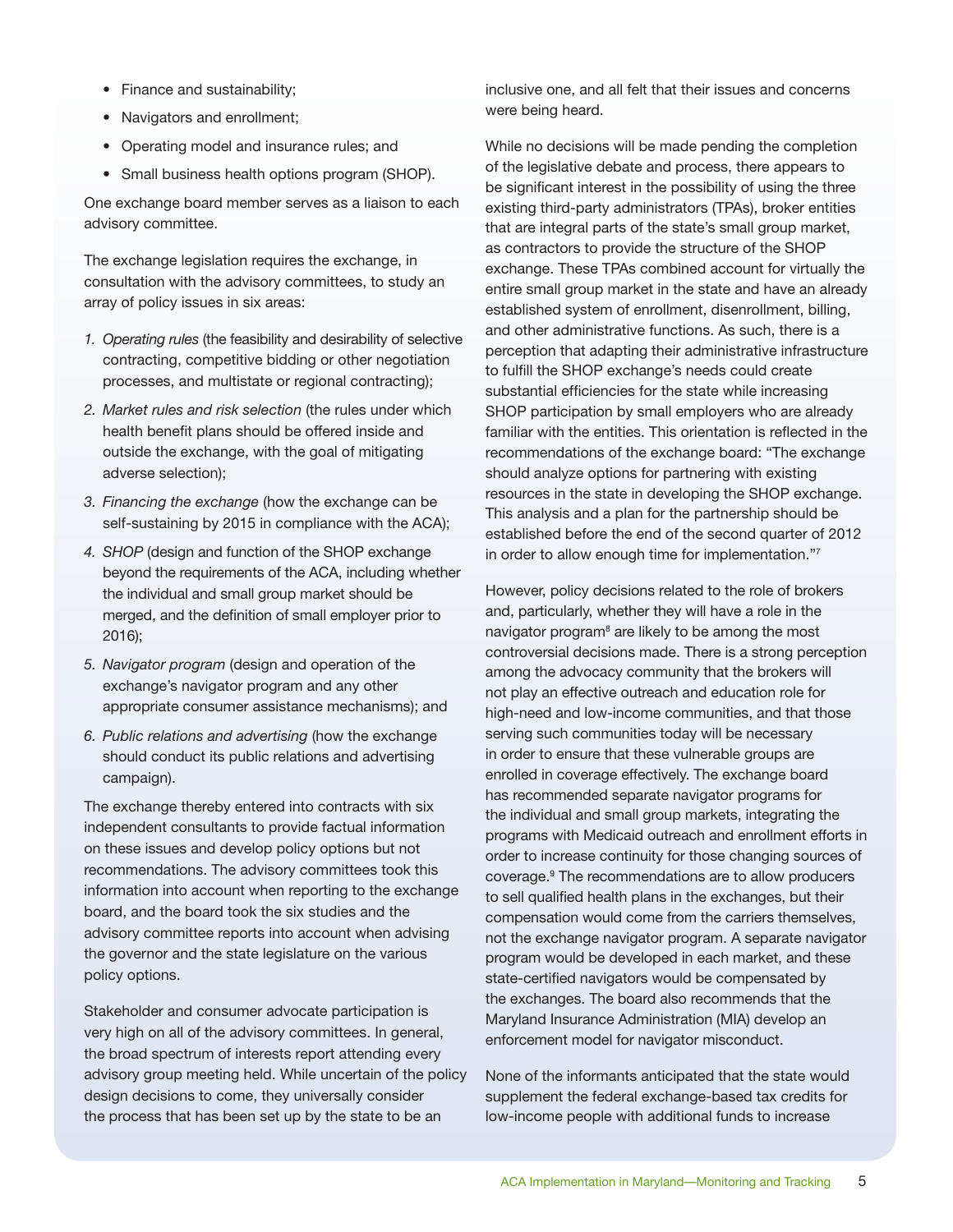affordability, at least in the near term, due to the state's current difficult fiscal situation. However, there is a particularly recognized concern that the federal endof-year tax reconciliation of these credits could leave some modest income purchasers whose incomes rise during the year with unexpectedly high tax liabilities. The concern is that individuals would be dissuaded from enrolling in subsidized coverage for fear of an uncertain end-of-year cost. Policy-makers did acknowledge that there were alternative approaches to realizing the same goal of making coverage more affordable for families, including creating a Basic Health Program ((BHP), for families with incomes up to 200 percent of the federal poverty level (FPL)).

While serious discussions related to particular design issues were delayed until the studies were released in mid-November (after our site visit interviews)<sup>10</sup> and the board made its recommendations in late December, at least some anticipated that the state will take an active role in correcting flaws in the insurance markets, particularly in the realm of transparency and data. The Health Care Commission has, since its inception, collected and analyzed data and engaged in a considerable amount of information sharing, assessed the appropriateness of mandated benefits, been involved in the certificate of need process, developed and modified standardized benefits in the small group market, and focused on quality of care issues. Providing consumers with accurate information on available plans is expected to be a high priority, and the experience of the commission sets a related precedent (perhaps strongest in the small group market) that could expand more comprehensively to the individual market under the ACA.

The commission is also expected to play a critical role in the assessment of any state-mandated benefits that do not fall within the pending federal guidelines for essential health benefits. While government informants were anticipating controversy over how to address continued coverage of the state's mandates, it is possible they could sidestep some of that controversy because of recent guidance issued by U.S. Department of Health and Human Services (HHS). On December 16, 2011, HHS released a bulletin on essential health benefits<sup>11</sup> suggesting that, instead of one national standard for EHB, states may choose among four benchmark options: (1) the largest small employer plan in the state, (2) any of the three largest state employee health benefit plans, (3) any of the largest three national Federal Employee Health Benefits Program options, or (4) the largest commercial health maintenance organization operating in the state. If

Maryland officials choose a benchmark plan that already includes existing state benefit mandates, the mandates will be included as part of the minimum EHB and the state will not need to account for or pay for them as additional benefits for at least two years.<sup>12</sup> The exchange board has recommended that the state have the EHB decision made no later than September 30, 2012.<sup>13</sup>

Each advisory committee report reflects the varied views of that committees' membership and their views of the consultant reports. As a result, there are few areas of agreement, and the reports largely summarize the various reactions to the consultant analyses. The consultant reports provide information on options and their advantages and disadvantages, but consultants were specifically asked not to make policy recommendations. The advisory committee reports do reflect a few areas of greater member agreement, however. The exchange board made final policy recommendations to the governor and the legislature for their approval in the following areas where at least a majority of committee members seemed to be in agreement:

- Delaying a potential merging of the small group and nongroup markets;
- Maintaining the definition of small employer at two to 50 employees until 2016;
- Providing the exchange board and executive director with the flexibility to include criteria beyond those delineated in the ACA for certifying qualified health plans; and
- The complexity and consequent undesirability of collaborating with other states to jointly certify qualified health plans, but the flexibility to assess requests from other states.

Additional exchange board recommendations include:

- Requiring small group and non-group carriers of minimum sizes to offer products in the exchanges, as well as requiring carriers offering a catastrophic plan outside the exchange to also participate in the exchange. Both strategies are intended to mitigate adverse selection in the exchanges;
- • Allocating the state's assessments that currently fund its high-risk pool to the exchange starting in 2014 in order to mitigate the effect on premiums of enrolling current high-risk pool enrollees in the mainstream exchange pool;
- Offering the federally required level of employee choice in the SHOP exchange to start, thus allowing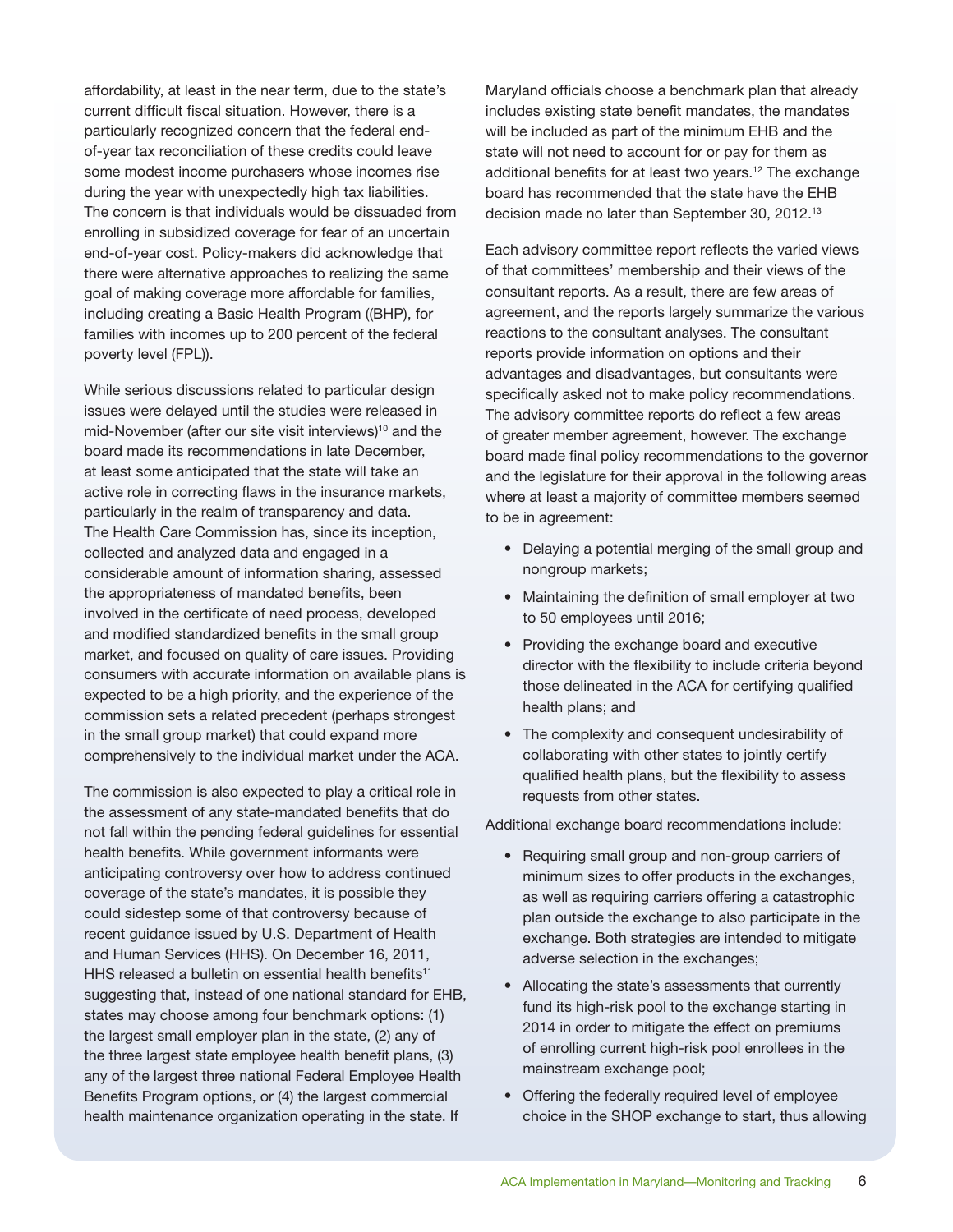a small employer to offer its workers only one issuer in the exchange, while reevaluating the employee choice options in 2016;

- Using a broad-based assessment to finance the exchange, combined with some transaction fees tied to exchange enrollment; and
- Using federal grant funds to develop and implement a broad marketing and outreach campaign for the exchange.

Coordination across multiple state agencies has been one of the challenges faced so far in the exchange planning and development process. The Department of Health and Mental Hygiene (DHMH), responsible for administering the Medicaid program (among others), has been a very active player, with Secretary Joshua Sharfstein taking a prominent leadership role. The Department of Human Resources (DHR), which administers a number of social

services programs, is also responsible for Medicaid enrollment and eligibility determination, a critical task for both the soon-to-be expanded Medicaid program and the exchanges under the ACA. In addition, as mentioned above, the Health Care Commission plays a number of roles in the current state health care system and is intended to coordinate with, but does not report to, DHMH. The MIA has an important role to play in the exchange as well. Each agency has somewhat different priorities, and not surprisingly, had somewhat different visions for how the planning and development of the exchange would proceed. Such coordinating tensions seem to be common to most states actively engaged in the reform process, and creating a highly interactive process among agencies previously operating in a siloed fashion can be difficult. However, Maryland appears to have moved past these challenges in large part,

### **Key Provisions of Maryland's Health Insurance Exchange Law (SB182/HB166)**

- Establishes Maryland Health Benefit Exchange as a public corporation (an independent unit of state government).
- Provides for exemptions to certain state personnel rules for exchange staff.
- Establishes board of trustees and rules of its terms and composition: Secretary of Health and Mental Hygiene, Commissioner of the Insurance Administration, executive director of the Health Care Commission, three members representing interests of employers and individual consumers of exchange products (appointed by governor with advice and consent of Senate).
- Sets strong conflict-of-interest provisions in composition of board that prohibit affiliation of trustees with carriers, third-party administrators, managed care organizations, or those contracting directly with exchange.
- Requires board to perform all necessary duties to comply with the state exchange law and the ACA, including:
- Making qualified health plans available to qualified individuals and employers; developing procedures for certifying, recertifying, and decertifying health plans as qualified; creating website and toll-free hotline; presenting standardized information on plans; facilitating enrollment in public programs as well as exchange-based subsidies and coverage; developing an electronic cost calculator for consumers; providing appropriate consumer assistance; and establishing a navigator program.
- ° Creating and consulting with advisory committees and appointing representatives of an array of stakeholder groups, consumers and experts to them.
- ° Studying and making recommendations regarding an array of design issues (e.g., selective contracting, multistate contracting, strategies for mitigating adverse selection, mandated benefits, the navigator program, design and function of SHOP exchange).
- Establishes the Maryland Health Benefit Exchange Fund to provide funding for the operation and administration of the exchange.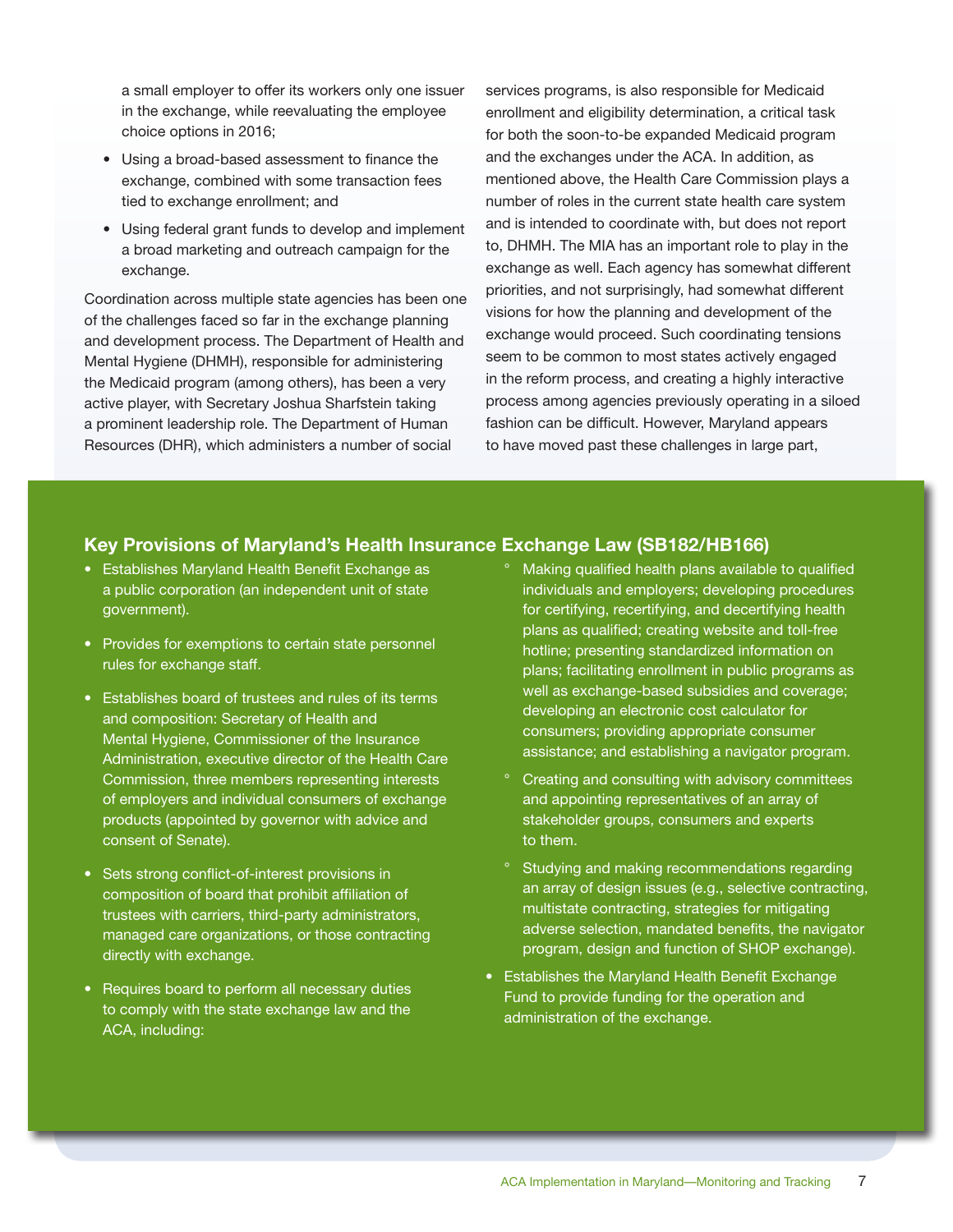and many credit the establishment of the high-level coordinating council for that progress.

There was also a sense, expressed over multiple informants of different types and responsibilities, that delays in federal regulatory and other guidance were impediments to the state's progress in the exchange development process. One often repeated concern was the lack of information on the essential health benefits that will be required in small group and nongroup plans beginning in 2014. While a bulletin was issued on this

topic since our interviews, an array of issues related to essential health benefits remain undecided. The state's exchange establishment legislation requires many of the exchange design decisions to be made with legislative approval, and state officials are highly attuned to the fact that the state's legislature is part-time. Without the necessary information on which to base such policy decisions, the legislature may go out of session, and then the state would be unable to have the approval necessary to construct the exchange infrastructure in time to meet federal deadlines.

## **HEALTH INSURANCE EXCHANGE: ENROLLMENT AND SUBSIDY DETERMINATIONS**

With just over two years to go before implementation of the ACA's required health insurance exchange and Medicaid expansion, much work remains to be done to establish Maryland's process for eligibility and subsidy determination. However, policy-makers fully embrace the philosophy embedded in the ACA that this system should ultimately be "seamless" and capable of working "behind the scenes" to process applications and assure that consumers are placed in the correct program for which they are eligible. Furthermore, Maryland has the advantage of building this system upon a strong public program foundation—the state has a long and positive track record for adopting policies and strategies to simplify and streamline enrollment (and retention) in both Medicaid and the Maryland Children's Health Program (MCHP). For example, Maryland is one of just eight states that have adopted Express Lane Eligibility,<sup>14</sup> using (in Maryland's case) information from state income tax records to make initial Medicaid eligibility determinations for children. The state has also developed simplified joint applications for Medicaid and MCHP, eliminated requirements for a face-to-face interview with social services staff (by permitting applications to be submitted by mail), and dropped assets tests from eligibility procedures, among other strategies.

### **Maryland Leading the Way with IT Development**

To support its building of a system for HIX eligibility and subsidy determination, Maryland has invested an enormous amount of time and energy in information technology (IT) development. Widely considered (along with the State of Oregon) as a national leader in IT, in 2011 Maryland received a \$6.2 million early innovator

grant from the U.S. Department of Health and Human Services. Monies were used to hire a chief innovations officer—an individual with private-sector IT experience in both Silicon Valley and Europe—and to establish an interagency team, possessing strong management and subject matter expertise, to design a vision for the IT system and develop a solicitation for a vendor to support that system.

Described by one high-ranking state official as, "without question, the single most stressful piece of health reform," IT planning is showing good progress in Maryland. Initially, the state's early innovator grant envisioned building the HIX system off the Healthy Maryland electronic application architecture. This pilot program, operating in a handful of counties, uses a webbased application to gather applicant information and determine eligibility for multiple state health programs. Critically, however, it also then falls back on Maryland's 30-year-old legacy computer systems (called CARES) to actually determine eligibility. The state's new IT team, bolstered by input from DHMH and DHR officials, quickly concluded that this approach would not succeed, that the old system would not be adequate to the task and would not be able to "perform the new tricks" required of the exchange. Therefore, with the support of the Center for Consumer Information and Insurance Oversight (CCIIO), Maryland modified its innovator work plan and designed a new front-end system to determine eligibility for both HIX subsidies *and* the Medicaid populations whose eligibility will be determined using modified adjusted gross income (MAGI) beginning in 2014. "Legacy" populations, such as the elderly and disabled, will continue to be processed through Maryland's traditional eligibility systems for the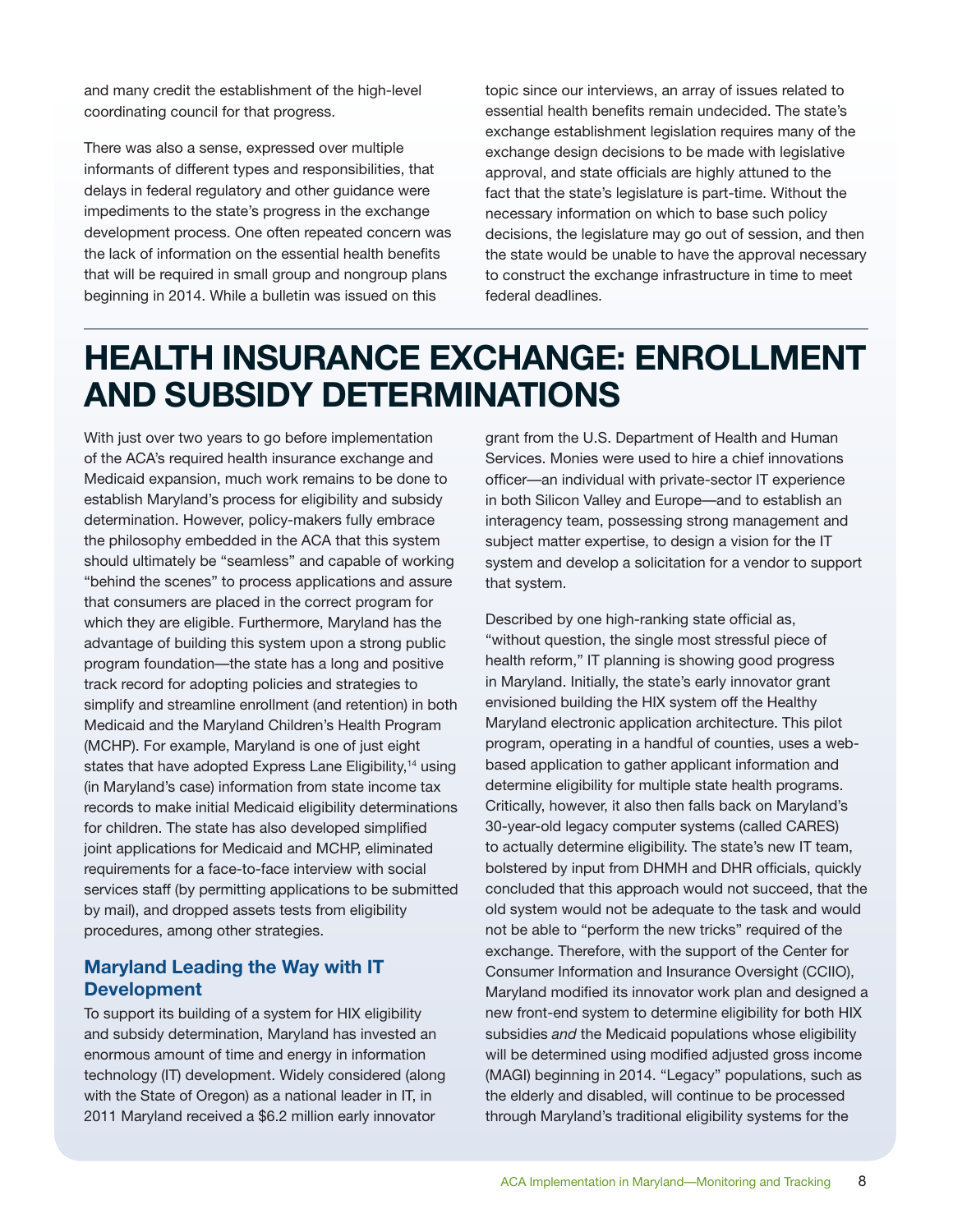time being. The principles underpinning the new system are that it be:

- Modular (i.e., designed to allow other programs and populations to be added to the system over time);
- User focused (i.e., designed based on how administrators, eligibility staff, navigators and, most importantly, consumers will use the system); and
- Interoperable (i.e., capable of communicating in real time with other data systems to access and exchange information).

Most importantly, Maryland officials want to avoid purchasing a custom-built system that would require the state to rely on a vendor, in perpetuity, for future coding and programming needs. Indeed, they are confident that various IT vendors will have been anticipating such needs among the states and that they will be able to procure an off-the-shelf product meeting their requirements.

A request for proposals (RFP) to solicit a vendor to support the Maryland Health Benefit Exchange was released in October 2011.<sup>15</sup> The RFP specifically calls for proposals to develop and support a single IT infrastructure to evaluate eligibility for exchange plans, Medicaid/MAGI, MCHP, and advance premium tax credits and cost-sharing reductions. Given the aggressive implementation timeframe required by the ACA, these health coverage–related components constitute the core of the Phase I solicitation. However, the RFP also asks for capabilities statements for an eventual further expansion to integrate eligibility determinations for non-MAGI Medicaid populations (Phase II), as well as other human services programs—such as the Supplemental Nutritional Assistance Program (SNAP) and Temporary Assistance to Needy Families (TANF)—(Phase III) into the HIX. Maryland officials were (at the time of this writing) hoping to make an award in early 2012 and plan to secure federal matching dollars (at an enhanced 90/10 rate<sup>16</sup>) to support purchase and maintenance of the new IT system.

### **Anticipating Implementation Challenges**

Though the vast majority of policy-makers' attention, thus far, has been paid to the design and solicitation of the exchange IT system, many officials were also anticipating the challenges that might ensue when it comes time to implement this system at the local level. Maryland operates a state-administered eligibility system through its network of local Department of Social Services (DSS) offices, essentially arms of the state DHR. Local DSS offices process applications for Medicaid and MCHP, as well as for social service programs like SNAP and

TANF. There is already some anxiety and confusion being expressed by local DSS officials and caseworkers about how the implementation of federal health reform may affect their roles, responsibilities and, to the extent the new system is fully automated, jobs. For now, the HCRCC has expressed its vision that local offices will be partners. But it also acknowledges that local DSS roles will change over time, as the state introduces new methods for applying to Medicaid, MCHP, and social services programs. Change management—a structured process for helping staff transition from current roles and functions to future roles and functions—will be a challenge for Maryland, according to key informants interviewed for this study. But it was also identified as a critical step to successful implementation of the ACA coverage expansions. A related challenge will be coordination between DHMH and DHR. Though there are historic tensions between the two agencies, Maryland officials noted the importance of interagency collaboration moving forward, as well as positive early signs of collaboration surrounding the recent development of the IT vendor solicitation.

### **Maximizing Enrollment in Medicaid and Exchange Plans**

The legislation establishing Maryland's HIX did not include specifics regarding key policy and implementation strategies. Rather, the six study groups mentioned above were authorized to assess alternatives and their implications. Two of those studies, released in mid-November 2011, have direct relevance to the question of how Maryland might maximize enrollment in subsidized coverage through both the exchange and Medicaid. The first, conducted by Weber-Shandwick (the same firm that worked with Massachusetts on its public relations campaign for the MassHealth reform initiative), analyzes public relations and advertising strategies intended to raise public awareness and provide consumers with information about newly available coverage. The study includes an environmental scan and market analysis to identify and prioritize audiences for the state's advertising and public relations campaign, and describes three potential levels for the campaign—Basic, Plus, and Full-Scale—distinguished by cost (option costs range from \$2.45 million to \$6.3 million in year one) and intensity of effort. The advisory committee charged with making recommendations on this study has, in turn, provided a report outlining advantages and disadvantages of each level and suggesting overall design considerations for the campaign, which include (among others) quantifying how additional media efforts result in increased enrollment,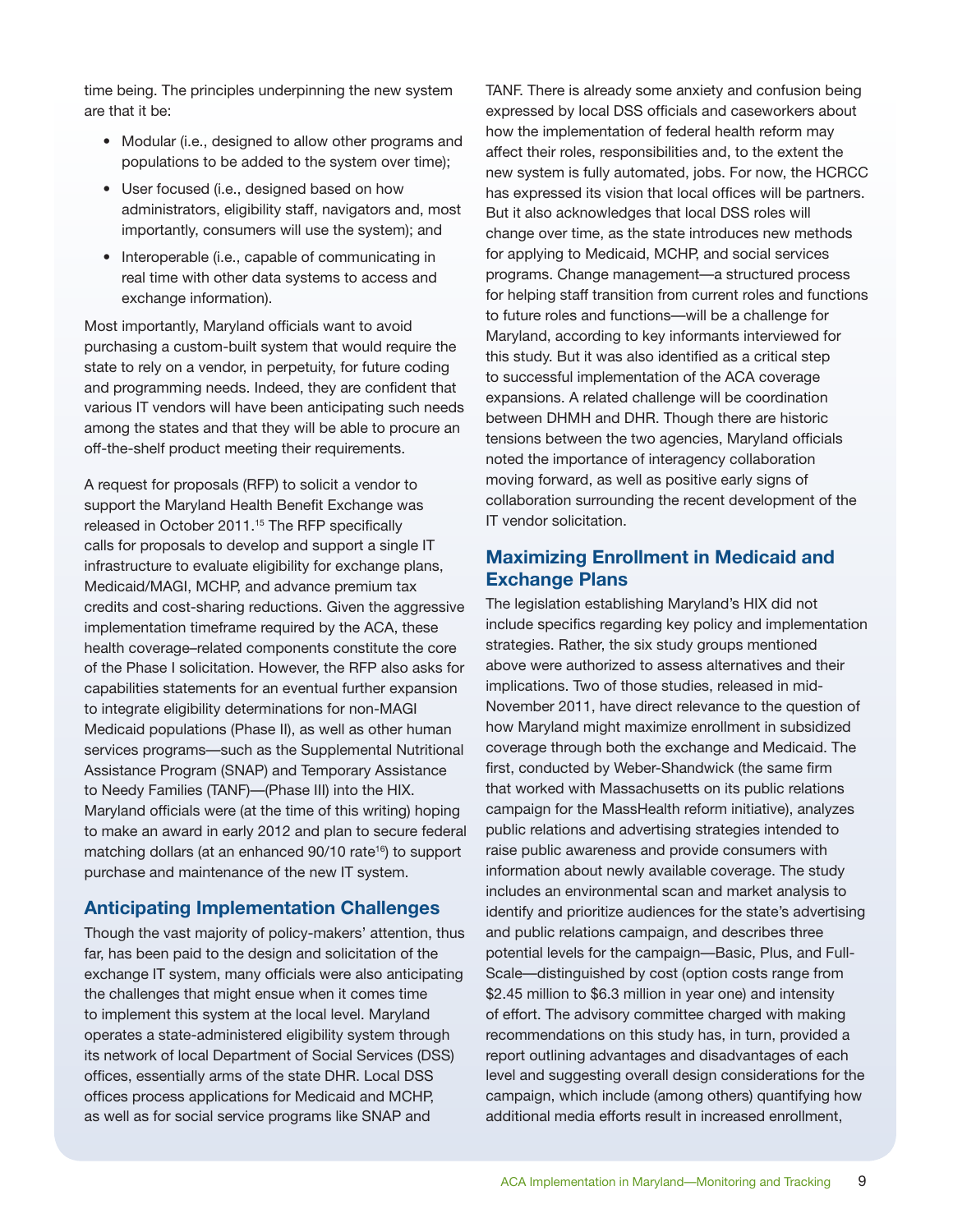beginning to address myths about the ACA and education of key stakeholders now (as opposed to just before the exchange is launched), and designing a campaign that supplements rather than replaces the health insurance market currently served by brokers.

The second study relevant to maximizing exchange enrollment, conducted by Manatt Health Solutions, assesses approaches to designing and implementing the exchange's navigator program, intended to help employers and consumers in applying for coverage through the exchange. This study describes two options for designing a navigator program for the individual exchange market and two options for a navigator program in the SHOP—the options are distinct in the contracting/employment relationship that the exchange would have with navigators and in the role that brokers would play in each. For instance, in one option brokers could choose to become certified navigators to sell exchange-based health insurance products, while also continuing to sell coverage outside of the exchange; in another option, brokers could sell policies through the exchange but not as navigators—the exchange would directly employ a limited number of navigators to serve employers who opt not to use a broker and fill in gaps in the broker distribution channel. The advisory committee considered the advantages and disadvantages of each option (and developed a third option for the SHOP navigator program) and, while they did not expressly recommend one option above others, suggested guiding principles for the program. These include the need for a transparent, coordinated effort on recruitment, training, and management of the navigator program and consideration of the cross-system compatibility of the SHOP and individual options.<sup>17</sup> The recently introduced legislation takes the second approach—separating the roles of brokers and navigators, with the brokers being compensated by insurance carriers and the navigators paid by the exchange.

A number of informants interviewed for this case study expressed concern that the state's focus on consumer outreach and communications was lagging. Advocates, in particular, believe that the state, at this point, lacked a cohesive communications strategy for health reform implementation. Indeed, they pointed to what they saw as a fairly poor track record for past state efforts to conduct outreach and advertising campaigns for public program expansions. Still, these groups acknowledged that Maryland had done a commendable job of inviting consumer advocates "to the table" for discussions of reform implementation. And they were cognizant of the impending release of studies and the Governor's Office's intention of launching a communications strategy group in the near future, and thus were hopeful that attention to this critical area would soon crystalize. In the meantime, advocates were working to get the word out through such means as newsletters, meetings with community groups, and other forms of outreach to consumers.

# **INSURANCE REFORMS**

*Maryland has enacted legislation that provides the MIA with authority to enforce the insurance regulations delineated in the ACA that went into effect on September 23, 2010.* 

Maryland has enacted legislation (SB 183/HB 170) that provides the MIA with authority to enforce the insurance regulations delineated in the ACA that went into effect on September 23, 2010.

The legislation is highly consistent with the ACA's regulatory standards, and informants relayed that no controversies were associated with its passage. The state has yet to pass legislation that would make state insurance law conform to the ACA's more expansive

insurance reforms to be implemented in 2014, but they planned to do so and did not expect it to be controversial legislation either.

The MIA made significant efforts to facilitate compliance with the ACA's early consumer protections in insurance markets. For example, the staff developed template language for amendment riders that carriers could rely on when bringing policy forms into compliance with these protections.<sup>18</sup> In addition, they issued guidance on complicated questions surrounding the implication of the grandfathering rules. While carriers changing policies in a way that went beyond the minimum requirements of Maryland and federal law would have to modify the template language somewhat, the intent was to assist carriers in drafting amendments to their filings that were necessary to comply with portions of the ACA.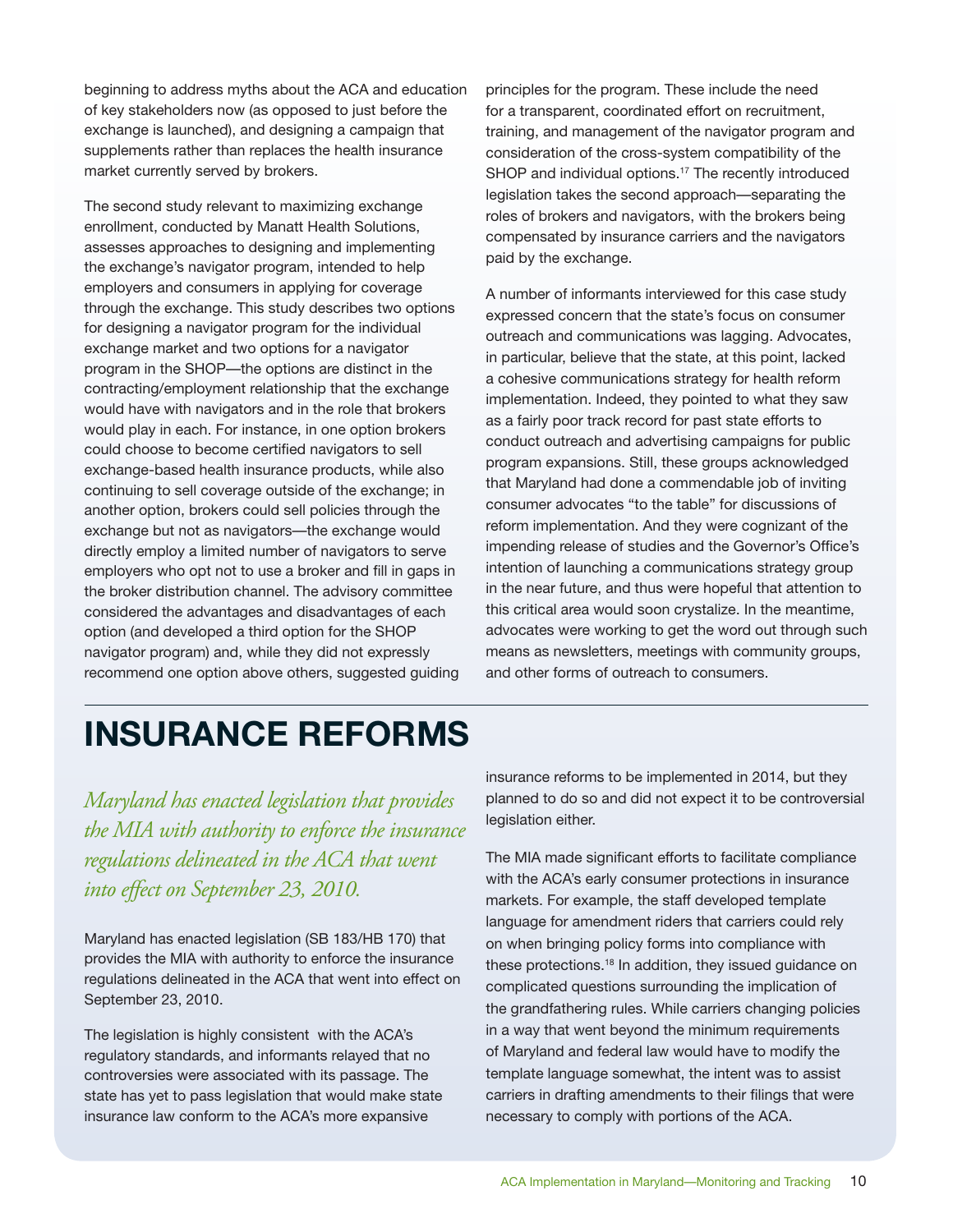### **Highlights of Insurance Reforms in Maryland's Legislation**

- Requirement to allow children up to age 26 to stay on a parent's policy;
- Prohibition of lifetime dollar coverage limits;
- Phased-in elimination of annual dollar limits;
- Guaranteed issue and elimination of preexisting condition exclusions for children under 19;
- Prohibition on rescissions;
- Access to choice of primary care and OB/Gyn providers;
- Access to out-of-network emergency care;
- Requirement for insurers to establish internal and external appeals processes.

### **Issues with Early Market Reforms**

There was an initial backlash by carriers, however, against the new rules requiring guaranteed issue for children and prohibiting preexisting condition exclusions for them. The state's insurance carriers decided to stop selling child-only policies in the nongroup insurance market. Through negotiations with the MIA, CareFirst, the state's largest insurance carrier, agreed to continue to provide child-only policies on the condition that the state could identify at least one additional carrier that would also do so. The MIA was able to secure such an agreement with Kaiser Permanente, and so the child-only policies, a very small fraction of any carrier's business, continue to be provided in the state with no obvious adverse selection consequences.

*The Maryland Insurance Administration made significant efforts to facilitate compliance with the ACA's early consumer protections in insurance markets.*

The MIA also drafted materials directed to consumers to explain grandfathered status for insurance plans; grandfathered plans (those in place at the time of the law's enactment and not changed substantially since) are exempt from a number of consumer protections introduced by the ACA. Still, this issue remains a challenging one, particularly for issuers in the small group market. Since the federal law includes significant changes in worker versus employer premium cost-sharing as a modification that could end grandfathered status of a plan, and because carriers generally have been unaware of how workers and employers split premium costs, it creates a new system issue that needs to be

addressed. Calculations necessary for determining grandfathered status are complex, with comparisons required between current or contemplated coverage and the coverage in place at the ACA's passage, and small employers may ignore worksheets sent to them by the carriers as a result. Without an information flow from small groups to carriers—and most small employers use brokers and are not used to interacting with the carriers directly—it is difficult for the carriers to obtain the information necessary in order to identify whether a policy is grandfathered or not. The need for such identification will become substantially more important once the more expansive 2014 insurance market reforms are in place. Another area of carrier concern is accurately tracking employer group size in order to ensure compliance with new rules. Again, this concern is one related to the complications of information flow from small employers to the carriers.

### **Medical Loss Ratio Requirements and Premium Rate Review**

Maryland had medical loss ratio (MLR) requirements in place prior to the ACA. MLR refers to the share of a health insurance premium the insurer spends on health care services and improving the quality of care, as opposed to administrative costs. While the state's standards in the small group market were determined by the state to be generally in compliance with the standards required in the ACA (taking into account certain definitional differences in the rules), the state's standard in the individual insurance market was not. As a result, under the new rules, some carriers will be required to change their practices or pay significant rebates to consumers at the end of the year. It is acknowledged at both the state and federal levels, that the MLR standard applies within carrier and within state. Certain plans, high deductible plans specifically, will not meet the MLR standard, but in aggregate, a carrier's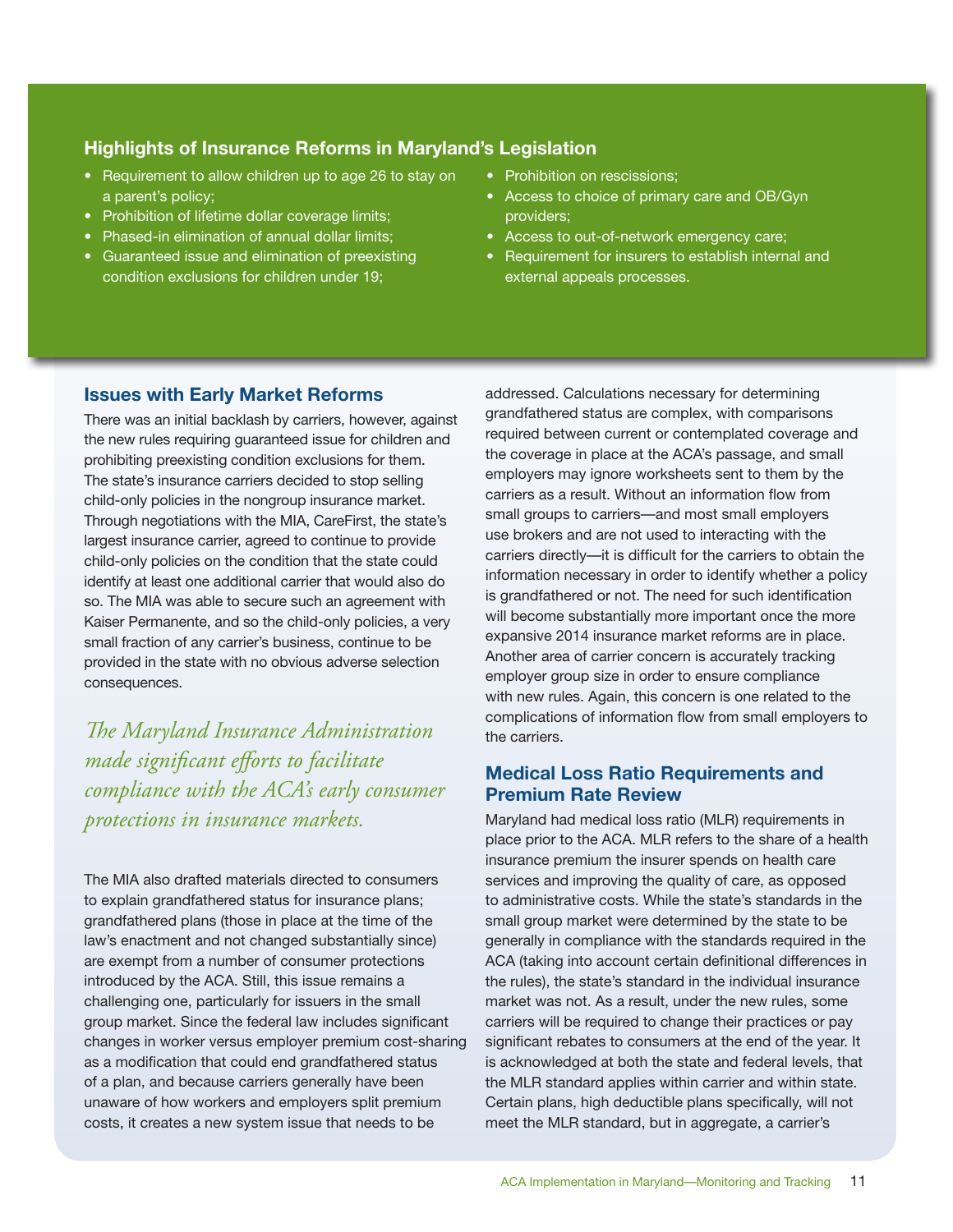plans must do so in order to avoid having to make refunds to consumers at the end of the year.

In the past, Maryland's MLR review was intrinsically entwined with its premium rate review process. If a carrier met the MLR standards and the state's actuaries agreed that the carrier was using appropriate trend factors, it was generally presumed that the filed premium was appropriate. However, the ACA does not appear to explicitly relate premium rate approval to an expectation that the MLR standard will be met. If the MLR is not met, carriers will be required to refund the difference to consumers under the ACA, but there is not a directly stated intent in the law that state departments of insurance attempt to ensure carriers' filed rates will hit the MLR mark prior to rate approval. This potential discrepancy in approach has yet to be resolved. The new MLR provisions under the ACA appear to have an ancillary benefit of providing the state with additional and valuable information about carriers and products they market in each state. Under the ACA, issuers must supply to CCIIO specific information (outside of their normal state reporting for form and rate review purposes) regarding their MLR calculations.19 These reports collect data in a way that specifically allows the regulators to differentiate carriers' business (i.e., between major medical and life insurance) allowing for more accurate review of revenues and expenses.

*There is an active effort underway to develop a consumer-operated and oriented plan (CO-OP) under the auspices of the ACA. Its mission is to make insurance more affordable for working class families.*

In addition, for the first time, the data being collected have allowed regulators in Maryland to better understand the size of their association market, which has fallen outside the traditional rate review processes. Monitoring this segment of the market, which may not necessarily be subject to the same insurance rules as traditional carriers, will allow a better understanding of market loopholes for avoiding the small group and nongroup reforms that will be implemented in 2014. Historically, there have been a number of legislative efforts in Maryland that attempted to regulate association plans and stop-loss coverage in the same manner as traditional health insurance, but they were not successful. From the state's perspective, federal

action to ensure a level playing field for these types of coverage would be desirable.

Additional federal resources have allowed the MIA to hire additional personnel for premium rate review, which will allow that process to become more comprehensive and efficient.

### **Potential for Increased Competition in Maryland Insurance Markets**

The state's insurance market is highly concentrated, with CareFirst the dominant carrier by far, having about 70 percent of the small group and individual insurance market enrollment. As a result, many were skeptical that the new HIX and insurance reform rules both inside and outside the exchange could increase competition in the markets. While the federal multistate plans could introduce a new carrier or carriers, informants thought it unlikely that the new plans would be able to negotiate with physicians for lower rates than those already obtained by CareFirst.

There is, however, an active effort underway to develop a consumer-operated and oriented plan (CO-OP) under the auspices of the ACA. The effort is called the Evergreen Project and is being led by the developer of the Healthy Howard initiative, a program in Howard County for the uninsured that provides affordable access to a limited network of providers. A group of interested parties, including investors, insurance officials, attorneys, and public health experts, are involved. A feasibility study financed by local foundations is currently underway. The focus of the effort is different from those in other states, in that the intent is to create a new health system.

The mission of the CO-OP is to make insurance more affordable for working class families. The initial plan is to phase the CO-OP in over a period of five years, starting in a single region of Baltimore and then expanding north and south until the plan is statewide. There are three pillars to the plan: medical homes, payment reform and evidencebased care protocols.

At the core of the system are "teamlets" made up of a primary care doctor, a family nurse practitioner, a care coordinator, a health coach, a mental health/substance abuse social worker, and an office staff person hired from the neighborhood. The teamlets will set up in storefronts in moderate-income neighborhoods. Primary care physicians will be salaried employees, as will be "high-volume" specialists working in regional specialist centers. The CO-OP will contract on a fee-for-service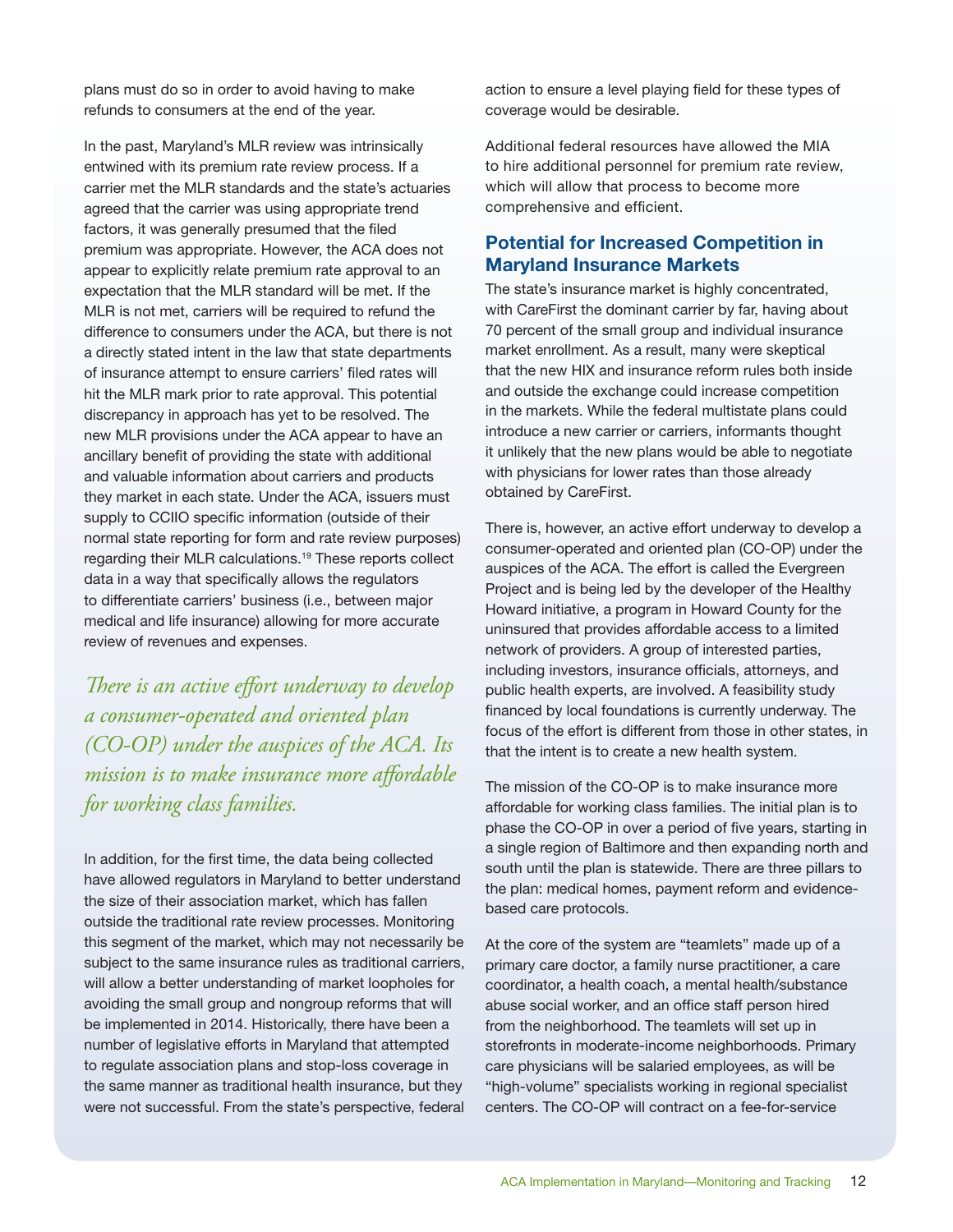basis with Super Specialists (those focusing on lowvolume conditions). Telemedicine for communication with the specialists is expected to be an important part of the practice structures. Hiring sufficient numbers of salaried physicians is likely to be a challenge, as is financing if the federal support for CO-OPs is further reduced.20

### **State-Administered High-Risk Pools**

Since 2003, Maryland has operated its own state-funded high-risk pool, with most recent enrollment measuring over 20,000 people. Maryland's high-risk pool, the Maryland Health Insurance Plan (MHIP) is one of the largest and most successful of its kind in the country. Unlike most other state plans, MHIP allows any enrollee to avoid the six-month preexisting condition exclusion period by paying an extra premium (a "buy-down" program) and MHIP provides reduced premiums for low-income enrollees (MHIP Plus). The same agency that administers MHIP also administers the new federally financed Preexisting Condition Insurance Plan (PCIP) in

the state, with the new program known as MHIP Federal. Enrollment in MHIP Federal stands at about 550 people. The state requested and received approval from the U.S. Department of Health and Human Services to extend its reduced-premium program for low-income beneficiaries in MHIP to MHIP Federal, doing so entirely at state cost.

Informants varied in their assumptions why enrollment in MHIP federal is so low. Most felt that having a longstanding, well-run high risk pool in the state meant that the vast majority of people who would avail themselves of high-risk pool coverage had already done so. A number of others also felt that the federal requirement that PCIP enrollees be uninsured for at least six months prior to participation was another important factor, since this rule significantly limits the number of eligibles, and others felt that a more comprehensive outreach effort might increase enrollment significantly. At the time of our interviews, MHIP staff was awaiting approval for an additional comprehensive outreach effort.

# **PROVIDER AND INSURANCE MARKET**

Once other issues are resolved, much of the success of health reform will depend on the responses of provider and insurance markets; these will affect coverage, premiums, subsidy costs and access to care. Provider and insurance industry issues in Maryland are very much influenced by the state's all-payer rate-setting system. In a waiver granted to the state that went into effect on July 1, 1977, the state has set hospital rates for all payers (e.g., commercial payers, Medicare and Medicaid). The system has resulted in some success in controlling health care cost growth, though, as discussed below, it has been limited by high rates of admissions and successful legislative lobbying by the hospital industry. While the rate-setting system has prevented the impact, seen elsewhere, of provider consolidation causing upward pressure on hospital payment rates, the problem has been utilization. However, between actions of the rate-setting commission and CareFirst, the state's largest insurer, steps are being taken to address this. Rate-setting also provides for the sharing of the costs of uncompensated care across hospitals.

There are four large hospital systems in the state: University of Maryland, MedStar, Johns Hopkins and Dimensions. The University of Maryland and Johns Hopkins are academic medical centers; MedStar is affiliated with the Washington Hospital Center, the major

*Provider and insurance industry issues in Maryland are very much influenced by the state's all-payer rate-setting system for hospitals.*

teaching center in Washington, D.C. Each of these hospitals owns or is affiliated with several other hospitals within the state as well as in Washington. The Dimensions system operates two hospitals in Prince George's County, primarily serving low-income populations. The three larger systems have considerable market power, but this has not resulted in higher rates because of the rate-setting process. The nature of competition in the state is over market share and the hospitals aggressively attempt to increase their patient volume.

The rate-setting commission seems to have been quite successful in controlling hospital costs per equivalent inpatient discharge, but less successful in controlling costs per capita. For example, costs per equivalent inpatient discharge fell from 25 percent above the national average in 1976 to slightly below the U.S. average in 2009. However, admissions have grown considerably and have offset some of the system's success in controlling rates per admission. Volume has fallen in the last few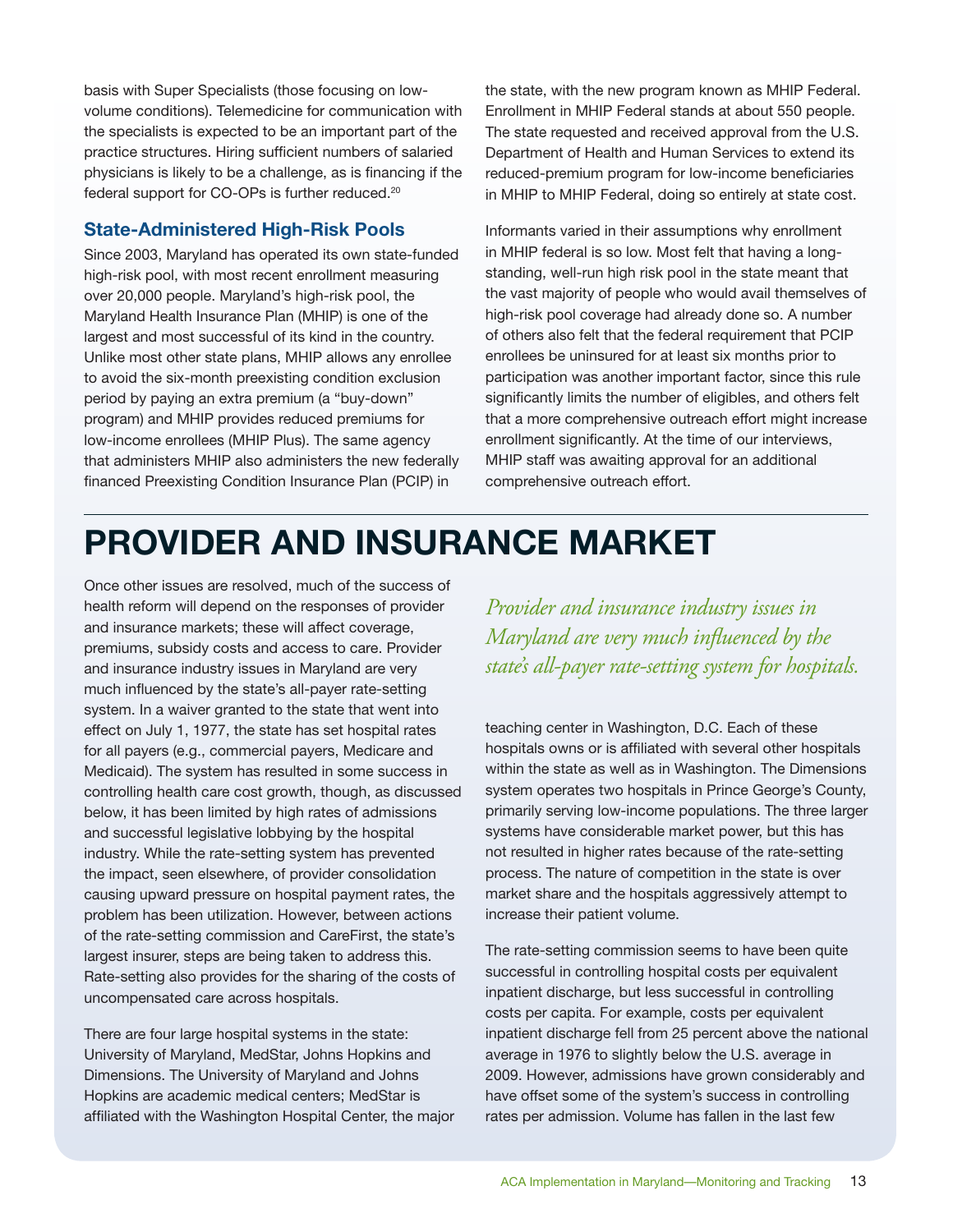years because of the recession and because of the rate-setting commission's efforts to address the problem (discussed below). The major hospital systems have also been able to lobby effectively for higher and stable rates. There is little additional consolidation expected among hospitals, although it is expected that the few remaining small hospitals in the state could be purchased or go out of business. The rate-setting system in Maryland provides the structure of demand-side market power, not always fully exploited, that should permit the state to control costs. This is key to the success of reform, because it will limit the growth in subsidy costs.

The rate-setting commission has led the way in initiating important delivery system reforms (along with CareFirst, discussed below). The major hospital systems have been cooperative, perhaps because the initiatives sought by the rate-setting commission are less threatening than policies explored by the federal government. Hospitals are generally supportive of payment and delivery system reform. Johns Hopkins, University of Maryland, and Mercy Medical Center have been the leaders in helping the ratesetting commission promote quality and payment-reform initiatives. One of the major initiatives of the rate-setting commission has been a bundled payment initiative, implemented effective July 1, 2011. A single payment per admission will include any readmissions over the next 30 days. The initiative applies to all payers and all causes (not simply preventable readmissions). It applies to 30 (of 46) hospitals that account for 70 percent of the market. A global payment system is also in place in 10 other smaller hospitals in eastern and southern Maryland.

The Center for Medicare and Medicaid Innovation is enacting an initiative that would allow physicians to gain from reducing hospital use. This strategy is also thought to offer promise. There is skepticism about the likelihood of accountable care organizations being adopted widely in the state, as it would require coordination across providers for which there is likely to be resistance. There is, however, clear interest in gain-sharing proposals (e.g., structuring incentives so the physicians can gain from reducing hospital utilization).

The safety net hospital system in the state consists of an inner-city hospital, Bon Secours in Baltimore, and the Dimensions' hospitals in Prince George's County. The University of Maryland and Johns Hopkins systems also provide a considerable amount of care to the uninsured and Medicaid populations, though this is not their primary focus. As part of the rate-setting system, hospitals all share in the cost of uncompensated care and there are

no disincentives to provide such care. With the coverage expansion, there will be less uncompensated care, which will mean lower rates for all payers. This includes commercial insurers but also Medicare and Medicaid. Safety net hospitals should benefit from health reform because they now have to subsidize the costs of hospitalbased physicians who serve the uninsured; with reform, these costs for the newly insured will be paid for.

While hospitals have generally prospered in Maryland despite the regulatory environment, the same is not true of physicians. The substantial power of commercial insurers, primarily BlueCross and UnitedHealthcare, has kept fees down to a relatively low level. Medicare is not thought to be a particularly generous payer, and Medicaid is far worse. Physicians express concerns about the sustainable growth rate policy in Medicare as well as high malpractice premiums. The low payment rates and other problems faced by physicians in the state have made them increasingly willing to entertain hospital employment or contracting. There seems to be an agreement that hospitals can probably bargain more effectively on behalf of doctors, given that physicians are typically in small practices. There is concern over whether physicians would be as productive (e.g., see as many patients, perform as many procedures) as hospital employees, as they are as independent entrepreneurs. There is also some concern on the part of physicians that subsequent contracts with hospitals would not be as attractive as the initial arrangements.

There is some possibility that the dominance of the hospital systems has had negative implications for physicians and other providers in the state (e.g., because hospitals rates are controlled by the Health Care Commission, insurers have been more aggressive with respect to physician payment levels). The real issue is that physicians are typically in small practices with little negotiating power; the volume of physician services is high, however, and thus physician incomes are not considered low.

The prevailing view seems to be that physician capacity in the state is ample—but this is far truer for specialist care than for primary care. It is expected that the future will bring more consolidation of physicians into larger practice groups, but also that many more physicians will become hospital employees. The lack of primary care capacity is a concern, and this is exacerbated by low Medicaid fees which seem unlikely to change. Hospitals may fill this void to some degree by employing or contracting with primary care, doctors and combining them with nurses and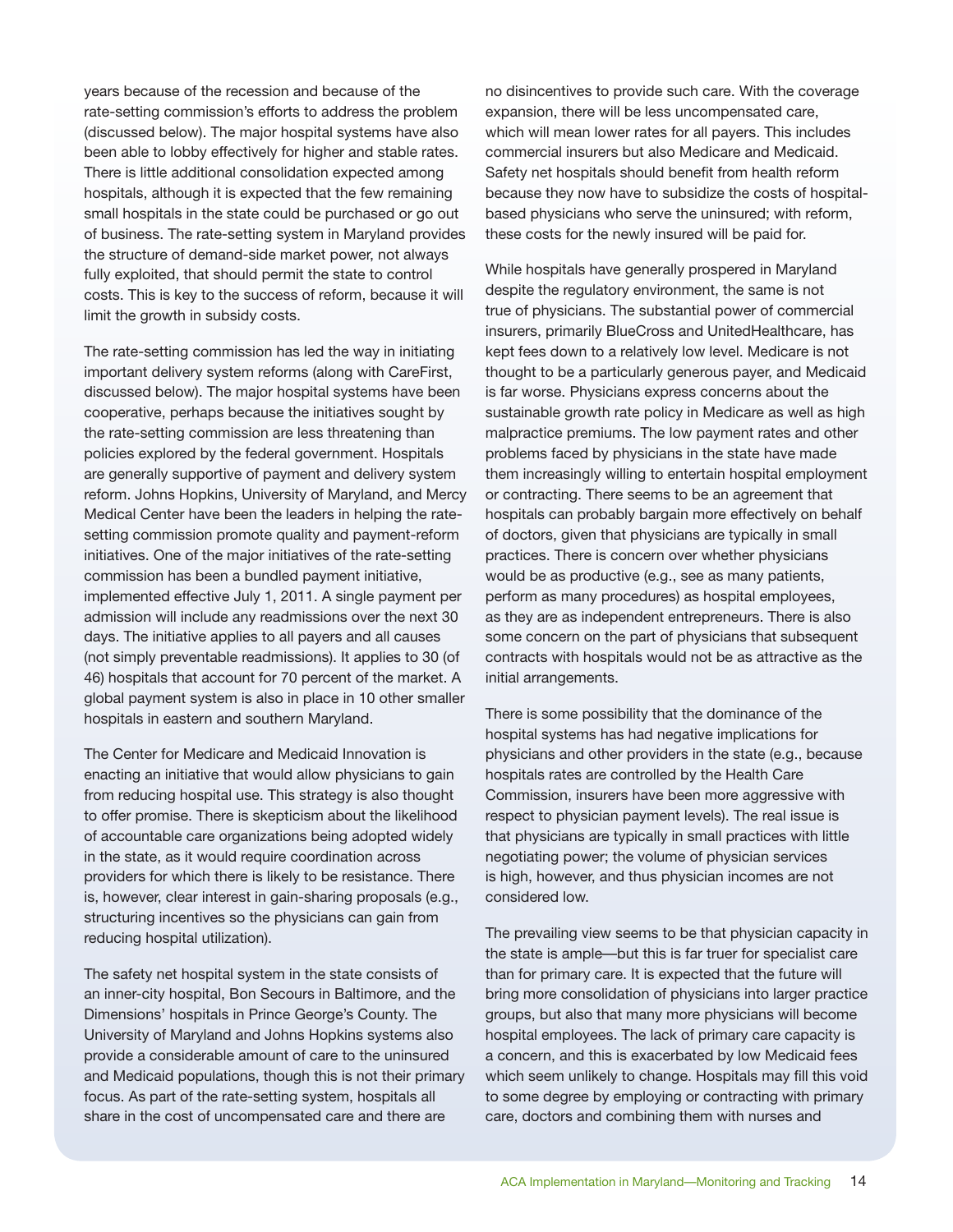physician assistants, which would give hospitals access to their patients when they need inpatient care. There are also a large number of federally qualified health centers, which are also expected to have enough capacity to help deal with the primary care shortage.

The principal insurer in the commercial market in the state is CareFirst, with about 70 percent of the individual and small group market.<sup>21</sup> United, Coventry, Aetna, and a few other smaller plans make up the rest of the market. CareFirst believes it has greatly increased market share in recent years because its premiums are lower due to its being nonprofit and therefore under less pressure to increase premiums. CareFirst fully expects to compete in exchanges but is unlikely to compete in Medicaid or in a BHP, if there is one. They cite lower Medicaid rates and a population that they do not have experience serving. CareFirst is actually hopeful that there will be a BHP so that the population with incomes between 138 and 200 percent of the federal poverty level, one they expect to be difficult for them to serve, will not be in the HIX.

The major plans in Medicaid are Johns Hopkins Priority Partner Program, Kaiser, Amerigroup, United, MedStar, and MD Physician Care. Federally qualified health centers generally participate in all of the Medicaid managed care networks. It is expected that Medicaid plans will participate in the BHP if Maryland develops one. Some of the Medicaid plans, such as Johns Hopkins, may compete in the exchange, but commercial insurance is a substantially different model than Medicaid. It is likely that a Medicaid plan could pay providers more than their current Medicaid rates and make it attractive for their networks to expand. These plans could be successful competitors, but they lack pricing expertise (in Medicaid they are price takers), experience in marketing to broad populations and dealing with commercial benefit packages (including extensive cost sharing), and they would have to build up reserves.

CareFirst has adopted a major initiative known as the Primary Care Advanced Medical Home Initiative. It is a voluntary program for providing care to patients with chronic conditions. Participating providers get a 12 percent increase in fees if they sign up. In addition, they get a \$200 payment for developing a care plan with the patient and \$100 each year when they provide a followup assessment. If the primary care providers, who are grouped into panels by CareFirst, reduce spending (including specialist care and hospitalizations) for their chronically ill patients relative to prior levels, they have the potential to earn 30 percent of the savings they create. CareFirst reports that 3,000 providers have signed up for the medical home program. The initiative is thought to have considerable potential to reduce unnecessary utilization. The incentives for physicians to gain through the system are substantial. Physicians do not perceive themselves to be well paid in Maryland, and this initiative gives the primary care doctors the potential to increase their revenues by 60 to 70 percent if they are successful. The physician panels are small, between five and 15 doctors in each, which is thought to be small enough for there to be interaction among physicians, in order for incentives to be effective and for a "tragedy of the commons" to be avoided. If the panel saves money from reducing specialty and hospitalization services, all physicians in the panel will gain. The panels are not at risk if they do not save; they will still get the increased payments, they just do not receive the shared savings and they risk being terminated from the program. There is a great deal of enthusiasm among primary care physicians for this initiative. Hospitals, however, have concerns. Since some hospitals have primary care capacity, they are anxious to join in the program as well. However, BlueCross has concerns about bringing the hospitals in due to conflicting incentives.

# **MEDICAID POLICY**

### **Description of the State's Medicaid Program and MCHP**

Maryland's Medicaid and MCHP programs are among the most generous in the country. The state's commitment to coverage for low-income families is evident in the way it has expanded Medicaid and MCHP over time, and in the various policies it has adopted to simplify and streamline enrollment in these programs (described in greater detail

in the section *Health Insurance Exchange: Enrollment and Subsidy Determinations* of this report). Children from families with incomes up to 300 percent of the FPL are eligible for Medicaid or MCHP (table 1). Pregnant women with incomes up to 250 percent of the FPL and parents and other caretakers with incomes up to 116 percent of the FPL are also eligible for full Medicaid benefits. Adults without dependent children who have incomes up to 116 percent of the FPL are eligible for Primary Adult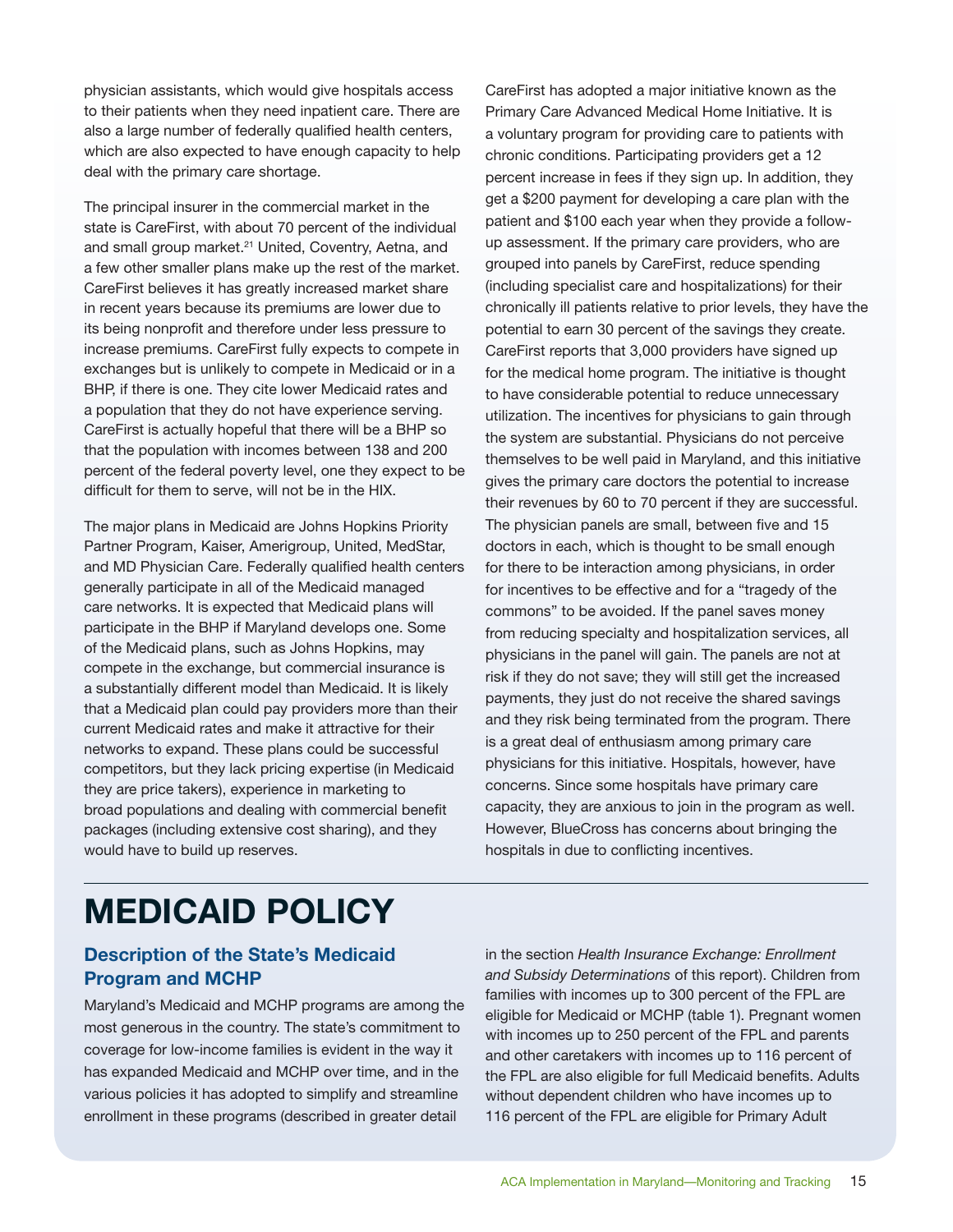Care (PAC), a limited-benefit coverage program implemented in 2006 under the state's Medicaid 1115 Demonstration Waiver.<sup>22</sup>

### **Table 1.** Maryland's Medicaid and CHIP Eligibility Levels, as a Percentage of the Federal Poverty Level, November 2011

|                                                    | <b>Medicaid</b><br><b>Eligibility Limit</b> | <b>CHIP</b><br><b>Eligibility Limit</b> |
|----------------------------------------------------|---------------------------------------------|-----------------------------------------|
| <b>Children under 1</b>                            | 185%                                        | 300%                                    |
| <b>Children ages 1-5</b>                           | 133%                                        | 300%                                    |
| <b>Children ages 6-19</b>                          | 100%                                        | 300%                                    |
| <b>Pregnant women</b>                              | 250%                                        | N/A                                     |
| <b>Parents/Caretakers</b>                          | 116%                                        | N/A                                     |
| <b>Adults without</b><br><b>Dependent Children</b> | 116% (limited<br>benefit package)           | N/A                                     |

*Source: Kaiser Family Foundation, Income Eligibility Limits for Children, Low-Income Adults, and Pregnant Women as a Percent of the Federal Poverty Level (FPL), Available at http://statehealthfacts.org/comparecat. jsp?cat=4&rgn=6&rgn=1.*

The state's most recent expansion of public coverage occurred in 2007, when it increased Medicaid eligibility levels for adults significantly.23 The expansion to parents and caretakers, which raised eligibility from 40 percent of the FPL to the current level of 116 percent of the FPL, took effect in 2008. The same legislation authorized the expansion of full Medicaid coverage to other adults (i.e., those without dependent children) who were previously ineligible for full Medicaid benefits but could enroll in the limited-benefit PAC. The state planned to effectively transition enrollees from PAC to full Medicaid over time, but the anticipated phase-in of this expansion component has not occurred because of state budget constraints.

The state's Medicaid expenditures are matched by the federal government at a rate of 50 percent, $24$ and financing sources for the state's share include a tobacco tax and industry taxes such as a managed care organization (MCO) premium tax, a tax on intermediate care facilities for people with intellectual disabilities, a nursing facility tax, and a hospital tax.25 The hospital tax was recently adopted during the 2010 legislative session, as the state was facing a \$1.2 billion structural budget deficit. The FY 2012 assessment on gross patient revenues (actually, an assessment on regulated hospital charges) was structured to generate \$260 million in revenue (approximately \$203 million coming from an increased assessment on hospital rates and \$57 million coming directly from hospitals' operating budgets) to support Medicaid general operations.<sup>26</sup> The state has an

all-payer hospital rate-setting system (described in more detail in the section *Provider and Insurance Market*), and rates were updated in the magnitude of the assessment, resulting in an approximate 1.9 percent additional increase in hospital rates for Medicare, Medicaid, and commercial payers. This tax allowed Maryland to avoid cuts to Medicaid benefits, though the state has reduced Medicaid reimbursement rates to physicians—which were already very low—over the past two years in response to budget pressure.

### **State Estimates of ACA Impacts on Enrollment and Costs**

According to Urban Institute estimates, an additional 212,000 Maryland residents would have Medicaid coverage in 2011 if the ACA coverage expansions were fully implemented that year.<sup>27</sup> An analysis conducted by the Hilltop Institute as part of the HCRCC's Interim Report (July 2010) estimates that the state will save \$829 million through fiscal year (FY) 2020 as a result of federal health reform. Expected savings through FY 2020 include, among others, over \$1 billion from elimination of the state's high-risk pool (under the assumption that enrollees will transfer to either the Medicaid program or to exchange-based coverage),<sup>28</sup> \$423 million in reductions from state-only programs and grants (e.g., public health programs, mental health administration, and alcohol and drug abuse administration), and \$232 million in prescription drug rebates for managed care organizations.

*Because adults in the Primary Adult Care (PAC) program do not have coverage for a comprehensive benchmark benefit package (including no coverage of hospital services), they will be considered part of the Medicaid expansion population beginning in 2014.*

Another important assumption in the state's financial model is the expected reduction in state costs associated with the PAC program. Because adults in this program do not have coverage for a comprehensive benchmark benefit package (including no coverage of hospital services), they will be considered part of the Medicaid expansion population beginning in 2014 and the state will receive enhanced federal funding (100 percent in 2014–16, decreasing to 90 percent in 2020 and beyond) for their coverage. This will generate savings for the state,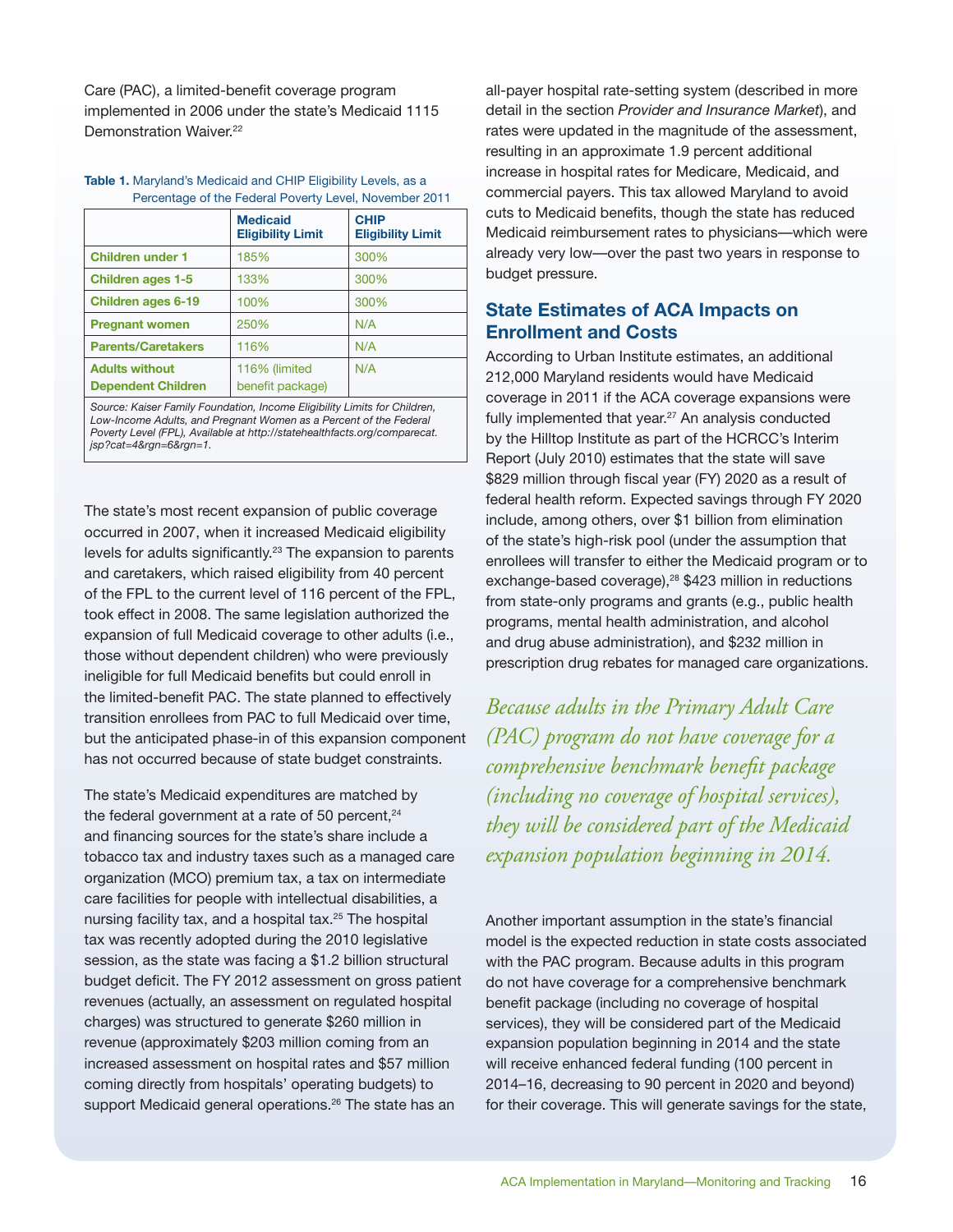as the current PAC costs are matched at the standard 50 percent federal matching level.

and expect to play a similar role with regard to ACA coverage expansions.

### **Medicaid and CHIP Eligibility and Enrollment Policy Decisions**

Given state budget constraints, Maryland officials reported that they are unlikely to opt to transition any populations (e.g., PAC or other limited-benefit plan enrollees) into full Medicaid coverage before 2014. No decisions have been made with regard to transferring existing Medicaid enrollees with incomes above 133 percent of the FPL (i.e., pregnant women and children, in Maryland) into the exchange when it is fully functioning.

Maryland plans to upgrade its Medicaid eligibility system with major investments in information technology (discussed above in the section *Health Insurance Exchange: Enrollment and Subsidy Determinations*). The state will procure a new eligibility and enrollment system for the exchange and Medicaid; the Medicaid component will initially determine eligibility only for populations using MAGI and will be expanded over time to include "legacy" Medicaid populations (e.g., aged, blind, and disabled enrollees) in later phases.

*When the state expanded Medicaid coverage for adults in 2008, a privately funded \$300,000 outreach and marketing campaign was the primary means for reaching and enrolling new eligibles.*

As mentioned in earlier report sections, outreach and enrollment assistance related to the ACA Medicaid expansion will be part of a larger state effort for outreach and public education on the ACA coverage expansions, including the creation of a navigator program. Though Maryland has not yet developed a formal plan for this effort, two of the studies authorized by the health insurance exchange legislation address this area (study findings were discussed above, in the section *Health Insurance Exchange: Enrollment and Subsidy Determinations*). When the state expanded Medicaid coverage for adults in 2008, a privately funded \$300,000 outreach and marketing campaign was the primary means for reaching and enrolling new eligibles. The campaign included media ads featuring the governor and NFL players, and helped increase enrollment by more than 75,000 people, far exceeding goals.<sup>29</sup> Consumer advocates in Maryland were a key partner in that effort

*Traditional safety net providers may need to overcome a "learning curve" with regard to participating in Medicaid.*

### **Medicaid Provider Issues**

Maryland has not made a decision about whether it will increase Medicaid fee-for-service and managed care payments beyond the federally funded increase in 2013 and 2014 for evaluation and management services provided by primary care physicians (PCPs). This will depend on economic conditions and the state's budget situation. Notably, the Maryland Medicaid program had established a plan prior to ACA passage to gradually increase PCP rates in Medicaid until they were equal with Medicare rates, using the Rate Stabilization Fund (an annual 2 percent premium tax imposed on health maintenance organizations and managed care organizations). Budget constraints prevented the state from achieving its goal of parity with Medicare—in 2008, Medicaid PCP rates in Maryland were 82 percent of Medicare rates<sup>30</sup>—but informants thought that, given Maryland's commitment to increasing Medicaid reimbursement before the ACA, there was potential the state would make improvements in this area that reach further than the temporary federal increases.

Traditional safety net providers may need to overcome a "learning curve" with regard to participating in Medicaid. With the exception of federally qualified health centers, these providers may need to learn how to contract with and seek reimbursement from the program if they want to continue serving previously uninsured patients who gain coverage through the ACA Medicaid expansion. Maryland has an advantage in this regard—when the state's PAC program started in 2005, many communitybased safety net providers had to begin billing Medicaid for the services they provided. This was a big transition for the providers, who had up to that point relied primarily on grant funds. Experience with the PAC may have given Maryland a head start, but state officials still noted the need to support providers (primarily in the safety net system) to ensure that they have the capacity to work with the Medicaid program. The state recently passed legislation authorizing technical assistance for safety net providers as the ACA is implemented.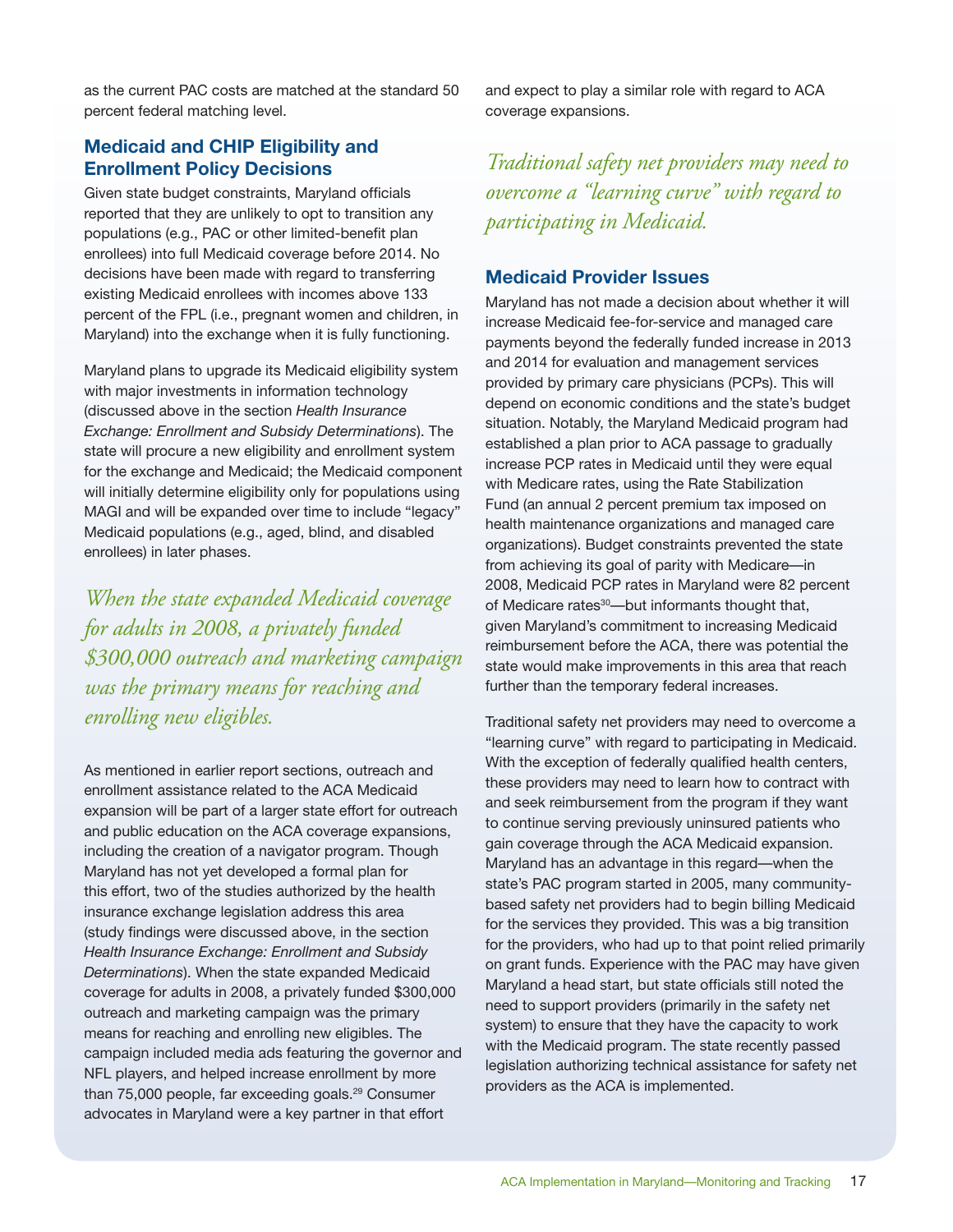### **Medicaid Managed Care**

More than three-quarters of Maryland's Medicaid beneficiaries are enrolled in the state's Medicaid managed care program, HealthChoice.31 Seven MCOs participate in the program, including two plans that also participate in commercial health insurance markets (the remaining five plans serve public coverage programs only).<sup>32</sup>

The program uses a noncompetitive contracting approach and a sophisticated rate-setting method that adjusts for health status. The state is contemplating a shift to competitive bidding for HealthChoice. Site visit informants suggested there is political will in the state for establishing a more selective contracting process that considers quality outcomes and strengthens MCO accountability standards. But others felt that competitive bidding could disadvantage the few MCOs that operate in every area of the state and effectively "take all comers."

Maryland officials expressed concern that current Medicaid MCOs will not have sufficient capacity to serve Medicaid expansion enrollees. At the same time, DHMH is concerned about its ability to contract with additional MCOs that may want to participate in the plan in anticipation of the 2014 influx of enrollees—at least one health plan has already expressed interest in joining the Medicaid managed care market. No decisions have been made regarding whether Medicaid MCOs will be required to participate in Maryland's health insurance exchange (and serve higher-income exchange enrollees), or conversely, whether plans wishing to participate in the exchange will be required to participate in the state's Medicaid managed care program. Though state leaders have emphasized the ACA's requirement that Medicaid, MCHP, and exchange coverage be seamless, it is not clear whether requiring plan participation will be a part of the strategy to achieve this goal. Site visit informants reported that MCOs in the state, including those that participate

in Medicaid or the commercial market, are apprehensive about being forced to participate in either market.

### **Basic Health Program Option**

Maryland has not decided whether to create a BHP. They have established that they do not have sufficient information at this point. The state is seriously considering the option and is conducting a study that will help inform the decision (this study is separate from the six commissioned by the exchange and is being done internally at DHMH), which will be made by the DHMH (in consultation with exchange officials). This will be a data-driven decision based on estimates of projected premiums and enrollment. Consumer advocates expressed support for the option as an approach to ensure seamlessness of coverage and greater affordability for low-income residents. Several site visit informants also noted that some Medicaid MCOs support the BHP option, presumably because it offers these plans a way to increase their enrollment without becoming part of the exchange-based commercial market. While no strong opposition to the BHP was revealed, one informant suggested that commercially licensed MCOs may not support the BHP out of fairness, since the BHP could allow some insurers without commercial licenses to increase their market share without fully participating (and getting licensed) in the commercial market.

Virtually all informants expressed one major concern about the BHP: that the option would adversely affect the exchange by reducing the size of its enrollment and could draw healthier risks out of the exchange risk pool. State officials also noted concerns about the viability of a BHP that was structured to mirror the Medicaid program, particularly with regard to provider capacity and reimbursement. They questioned the soundness of BHP models that base provider reimbursement on the Medicaid fee-for-service schedule.

# **CONCLUSIONS**

At this early point in the implementation process, it is possible to identify a number of factors that have helped Maryland officials in their initial, successful launch of health care reform. Important lessons, shared by informants interviewed for this study, include the following:

*• Unequivocal gubernatorial leadership and support set the tone for rapid and effective implementation.* As described in this report,

Governor Martin O'Malley established the state's Health Care Reform Coordinating Council the day after President Obama signed the Affordable Care Act into law, and stated his goal that Maryland would lead all states in implementing health reform. With Lieutenant Governor Anthony Brown at the helm, the council and its participants worked aggressively to gather stakeholder input, analyze policy options, pursue federal grant funding, and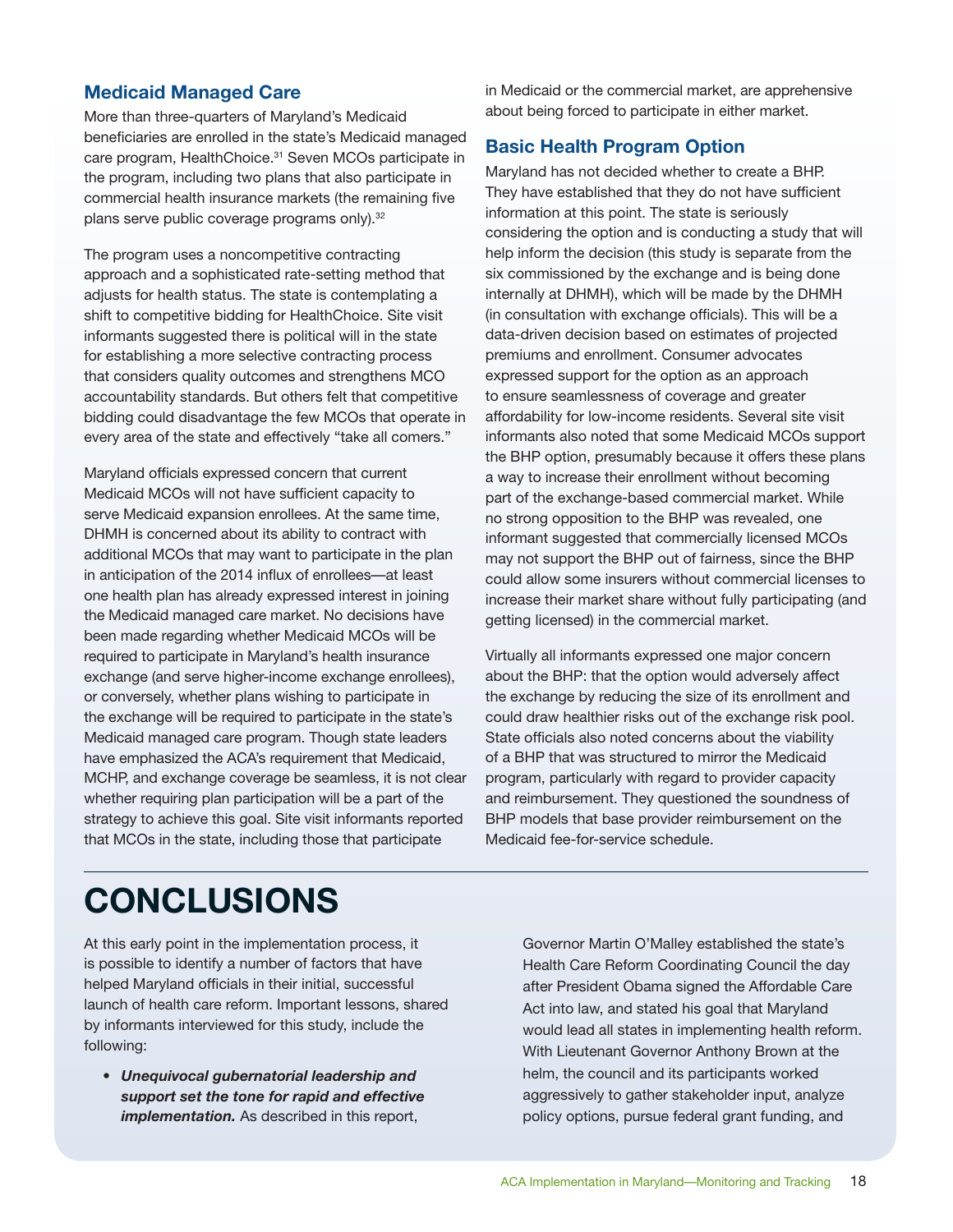ultimately develop legislation to enact federal reforms. The governor's imperative that Maryland would succeed was critical in spurring state health, human services, and insurance officials to work together efficiently and at an unprecedented level of coordination.

- *• Involving a broad range of stakeholders in the reform process, from the beginning, was critical in garnering buy-in and support.* Starting with the HCRCC (which is composed of cabinet secretaries, leadership from health care commissions, and state legislators—both Democrat and Republican), continuing through a series of public town hall meetings, and by forming a large number of policy workgroups that engaged consumer advocates, physician, hospital, and safety net providers, health insurers and managed care organizations, and representatives of the business community, Maryland officials invited advice and input from a broad range of health system stakeholders throughout the reform planning process. This garnered critical support for the effort, according to informants, who were unanimous in their belief that they had been "at the table" and that their concerns and priorities had been heard.
- *• Tackling health exchange legislation incrementally was a smart move.* Whether done intentionally or not, Maryland officials were wise in limiting the scope of the state's initial exchange legislation to issues related to governance, establishing it as a public corporation. Fairly early in the process, these officials realized that the many complex policy decisions to be made about the operations of the exchange were too numerous to be adequately addressed during the first planning year. Furthermore, they were concerned that prolonged debates over these potentially controversial issues could derail the planning process. Therefore, state officials created six policy workgroups, each of which commissioned studies to analyze options related to the exchange, and asked them to make recommendations to state officials by December 2011 so that subsequent legislation during the 2012 session could be developed to further specify the exchange goals and operations. This two-stage approach succeeded in diffusing tension between policymakers and vested interests and allowed a more methodical, careful, and inclusive analytical process

to be completed. They also moved quickly to pass legislation that allowed the state to effectively implement and enforce the early consumer protections in private insurance markets included in the ACA.

- *• Maryland is taking advantage of the reform opportunity to transform its IT systems.* State officials are tackling, head on, the challenge of transforming their eligibility determination systems so that they can deliver the seamless, real-time, and data-driven process called for in the ACA. After quickly abandoning the notion that they could rely on out-of-date legacy systems for much of this function, leadership has hired a team with strong, current IT expertise that has surveyed the landscape and identified the need for a new system that is modular, user focused, and interoperable. A RFP has been released soliciting a vendor to build the IT system that will support eligibility determination for the exchange and Medicaid MAGI populations, and that can be expanded in the future to include other Medicaid and human services program populations. This process—while intense, time consuming, and stressful—holds promise to result in a system that will vastly improve Maryland's capacity to facilitate consumer enrollment into health coverage.
- *• Maryland's progressive Medicaid program provides a strong foundation upon which to build broader health system reforms.* Maryland has long operated expansive Medicaid and CHIP programs and, as described in this report, took steps in recent years to extend public program coverage to new groups of parents and childless adults in advance of the ACA. On the enrollment front, the programs have adopted numerous policies over the years to simplify and streamline enrollment and retention of eligible populations. And with regard to service delivery, state officials have recognized the importance of raising reimbursement rates for primary care (though budget constraints have stymied planned raises) and a dynamic Medicaid managed care system currently serves over three-quarters of Medicaid beneficiaries. Combined, these characteristics provide a strong public program base upon which further Medicaid expansions (required by the ACA) can be layered, and with which new structures—like the HIX—can be integrated.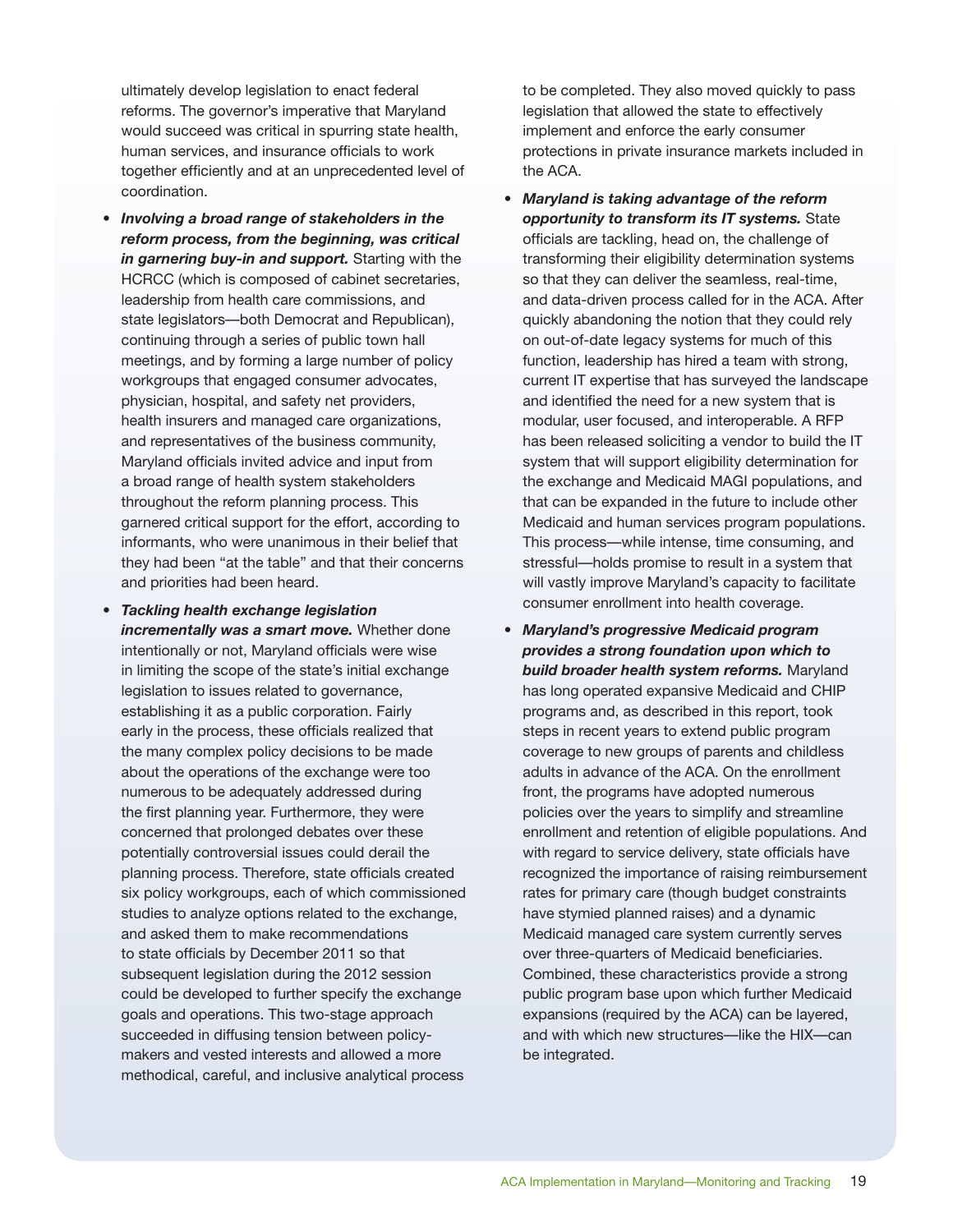*• Maryland's long-standing Health Services Cost Review Commission (HSCRC) has given the state valuable experience controlling costs, promoting quality, spreading risk, and innovating with service delivery and payment models.* Since 1977, Maryland's HSCRC has set hospital rates for all payers—including commercial insurers, Medicare, and Medicaid—and done so in a way that accounts for uncompensated care and shares those costs across all hospitals. The commission has succeeded in controlling per admission costs and has used its leverage to establish various delivery and payment system reforms, including a bundled payment initiative that creates incentives to provide high-quality care while reducing preventable readmissions. This experience should give Maryland policy-makers a leg up in implementing the ACA as they consider, design, and roll out innovative service delivery initiatives to promote quality while controlling costs.

With two years to go before the Affordable Care Act is fully implemented, the State of Maryland appears well poised to fulfill Governor O'Malley's goal of being a health care reform leader among states. While much work remains, a combination of strong leadership, inclusive planning, and deliberate but aggressive action by committed state officials and system stakeholders has permitted Maryland to make strides in designing its reformed health care system.

### **About the Authors and Acknowledgements**

Linda J. Blumberg and Ian Hill are senior fellows, Brigette Courtot is a research associate, and John Holahan is director of the Urban Institute's Health Policy Center. The authors thank the many Maryland government officials and health care stakeholders for their time and insights. This report would not have been possible without them. In particular, we are grateful for the contributions of staff from the governor's Office of Health Reform, the Department of Health and Mental Hygiene, the Health Care Commission, the Health Services Cost Review Commission, and CareFirst. Finally, a thank you is extended to Kevin Lucia, Sabrina Corlette, and Shanna Rifkin for their comments and input to the study and the report.

### **About the Robert Wood Johnson Foundation**

The Robert Wood Johnson Foundation focuses on the pressing health and health care issues facing our country. As the nation's largest philanthropy devoted exclusively to health and health care, the Foundation works with a diverse group of organizations and individuals to identify solutions and achieve comprehensive, measurable and timely change. For 40 years the Foundation has brought experience, commitment and a rigorous, balanced approach to the problems that affect the health and health care of those it serves. When it comes to helping Americans lead healthier lives and get the care they need, the Foundation expects to make a difference in your lifetime. For more information, visit www.rwjf.org.

### **About the Urban Institute**

The Urban Institute is a nonprofit, nonpartisan policy research and educational organization that examines the social, economic and governance problems facing the nation. For more information, visit <www.urban.org>.